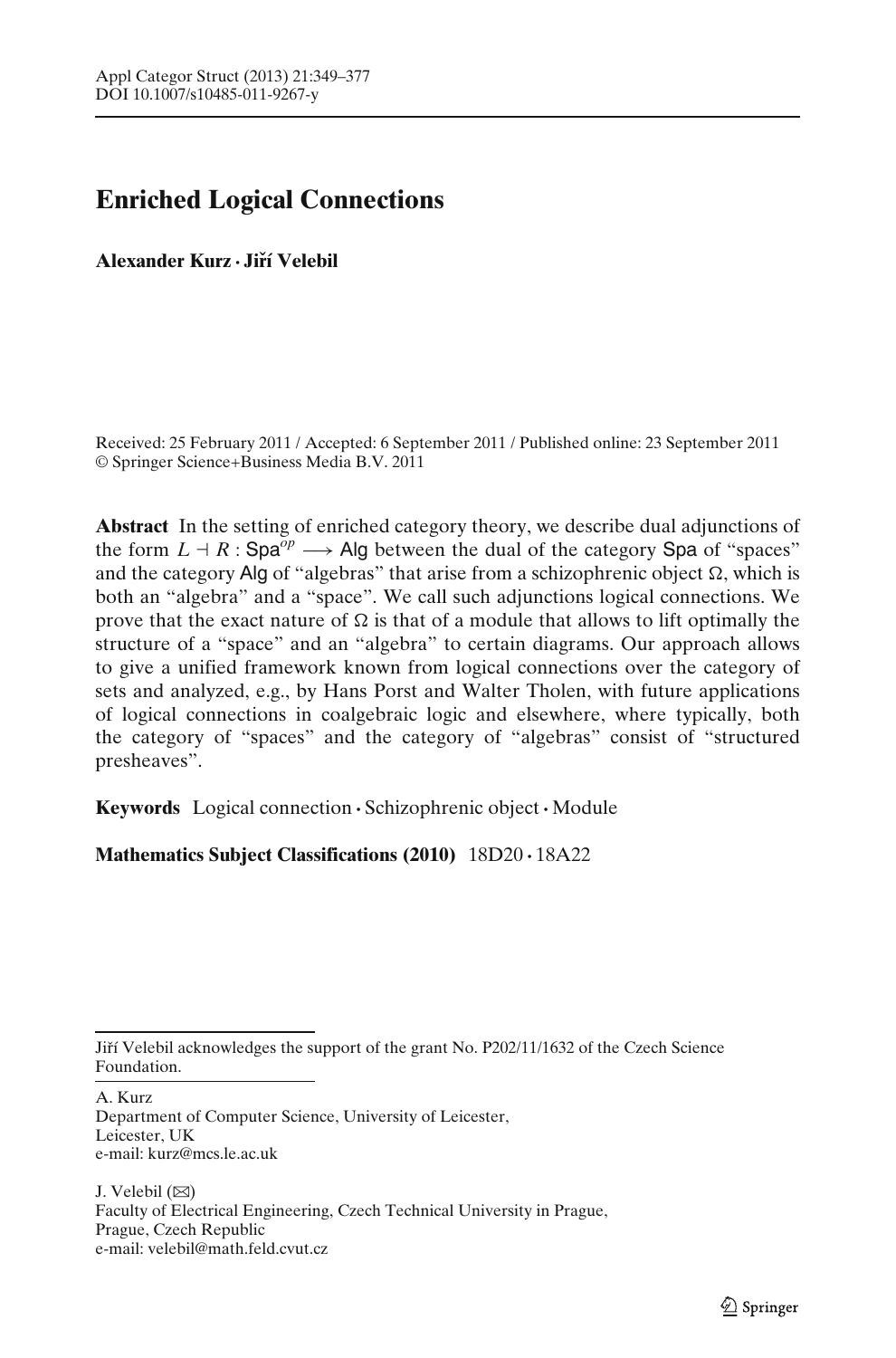## **1 Introduction**

Many adjunctions in category theory are induced by an object, living in both categories in question. For example, the well-known adjunction

$$
\mathsf{pt} \dashv \Sigma : \mathsf{Top}^\mathit{op} \longrightarrow \mathsf{Frm}
$$

between the category Top of topological spaces and continuous maps and the category Frm of frames and their morphisms, is induced by a two-element set  $\Omega = 2$ viewed, on one side, as a topological space when endowed with Sierpinski topology, ´ and, on the other side as a frame free on the empty set. Moreover, both functors  $\Sigma$  and pt are essentially given by homming into  $\Omega$ , once as an object in Top, or as an object in Frm. See, for example, the book [\[10](#page-28-0)] by Peter Johnstone. In fact, as it turns out, one can completely recover the above adjunction knowing just that the two-element set "is both a topological space and a frame" and that the underlying functors of both Top and Frm to the category Set of sets "behave nicely". We refer to the paper by Hans Porst and Walter Tholen [\[18\]](#page-28-0) for an excellent account of this phenomenon.

Another example of an adjunction that is induced by an object living in two categories is the following well-known adjunction of module theory. For unital rings *S* and *A*, to know an adjunction

$$
L \dashv R : (\mathsf{Mod} \textrm{-} S)^{op} \longrightarrow A\textrm{-}\mathsf{Mod}
$$

is the same thing as to give a left-A right-S module  $\Omega$ , i.e., the same thing as to give an Abelian group equipped with actions of *A* and *S*, respectively. Both functors *L* and *R* are then given by "homming into"  $\Omega$  that is, due to its schizophrenic nature, considered on the one hand as a left-*A* module and on the other hand as a right-*S* module. The above adjunction is best understood as an adjunction in the sense of category theory *enriched* over the category of Abelian groups: both *L* and *R* are functors that are "locally" Abelian group homomorphisms.

In fact, we prove below that the example of modules is quite typical: two-sided modules give rise to dual adjunctions. Moreover, it makes the reasoning not harder when we decide to work with dual adjunctions in the setting *enriched* over a base category  $\mathcal V$ . The example of frames and topological spaces above becomes then an example of our setting when  $\mathcal V$  is the category of sets and the above example of modules becomes an instance of our theory when one takes for  $\mathcal V$  the category of Abelian groups.

Thus, in full generality, we choose the category Spa of "spaces" and the category Alg of "algebras" that both are categories of "structured presheaves", i.e., they are equipped with faithful functors

 $V :$  Spa  $\longrightarrow$  [ $\mathscr{S}, \mathscr{V}$ ] and *U* : Alg  $\longrightarrow$  [ $\mathscr{A}, \mathscr{V}$ ]

and we study the conditions under which an adjunction of the form

$$
L \dashv R : \mathsf{Spa}^{op} \longrightarrow \mathsf{Alg}
$$

is fully described by a functor of the form

$$
\Omega: \mathscr{S} \otimes \mathscr{A} \longrightarrow \mathscr{V}
$$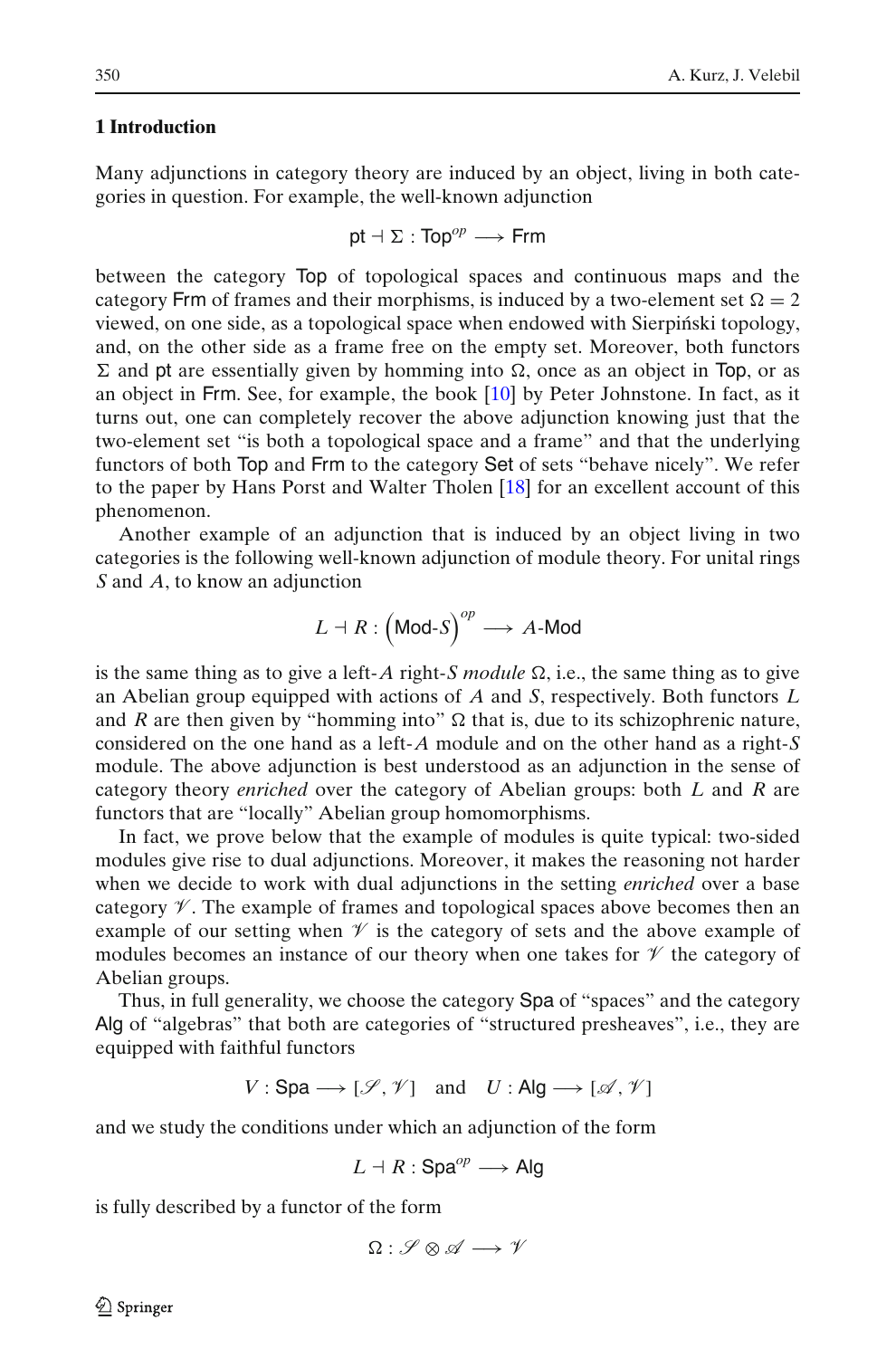With the examples of Section [5](#page-23-0) in mind we adopt the terminology of [\[17](#page-28-0)] and call such an adjunction a *logical connection*.

The precise conditions that  $\Omega$  should satisfy are, for the simplest case  $\mathcal{V} =$  Set and one-element categories  $\mathscr S$  and  $\mathscr A$ , summed up in the definition of a *schizophrenic object*, see [\[18](#page-28-0)]. Definition 4.12 below only extends these ideas to the enriched and "many-sorted" setting.

*Organization of the Paper* In Section 2 we introduce the necessary terminology and concepts from enriched category theory. Section [3](#page-6-0) introduces the main technical concept we will use, namely, an *initial lift* along a functor. Such a concept is wellestablished in the ordinary category theory, see, e.g., [\[2](#page-28-0)], we use its generalization due to Constantin Anghel [\[3](#page-28-0), [4\]](#page-28-0) to the enriched setting. Section [4](#page-12-0) contains the main result: in Definition 4.12 we introduce the notion of a *schizophrenic module* and we prove in Theorem 4.16 that these modules give rise to logical connections. Finally, in Section [5](#page-23-0) we give examples of logical connections.

## **2 Preliminaries**

In this section we gather notions from enriched category theory that we will need. For the full account of the general theory we refer the reader to the monograph [\[13](#page-28-0)].

We work with enrichment over a *symmetric monoidal closed category*  $V =$ ( $\mathcal{V}_o$ , ⊗, *I*, [-, -]), where the category  $\mathcal{V}_o$  is complete and cocomplete.

*Remark 2.1* Examples of such  $\mathcal V$ 's abound. For various examples to which our theory will apply, see, e.g., Example 2.4 below and  $[13]$  $[13]$ .

When we say category, functor, natural, etc. below, we always mean  $\mathcal V$ -category,  $\nu$ -functor,  $\nu$ -natural, etc. Categories, functors, transformations, etc. that are enriched over Set will often be called *ordinary*.

Every category  $\mathscr X$  has an *underlying ordinary category*  $\mathscr X_o$  with the same objects as  $\mathscr X$  and homsets

$$
\mathscr{X}_o(X,Y) = \mathscr{Y}_o(I, \mathscr{X}(X,Y))
$$

One can use the monoidal structure on  $\mathcal V$  to define identity morphisms and composition in  $\mathscr{X}_o$  and to verify that  $\mathscr{X}_o$  is indeed a category in the ordinary sense.

Whenever we say a morphism  $f: X \longrightarrow Y$ , we always mean a morphism in  $\mathscr{X}_o$ .

The *opposite* category  $\mathcal{X}^{op}$  is defined in the usual way: it has the same objects as  $\mathscr{X}$  and  $\mathscr{X}^{op}(X, Y) = \mathscr{X}(Y, X)$ .

We will need *tensors* and *cotensors* in what follows. The first notion generalizes copowers, the second generalizes powers.

**Definition 2.2** A *tensor* of *X* in  $\mathcal X$  by *S* in  $\mathcal Y$  is an object *S* • *X* in  $\mathcal X$ , together with an isomorphism

$$
\mathscr{X}(S \bullet X, Y) \cong \mathscr{V}(S, \mathscr{X}(X, Y))
$$

natural in *Y*.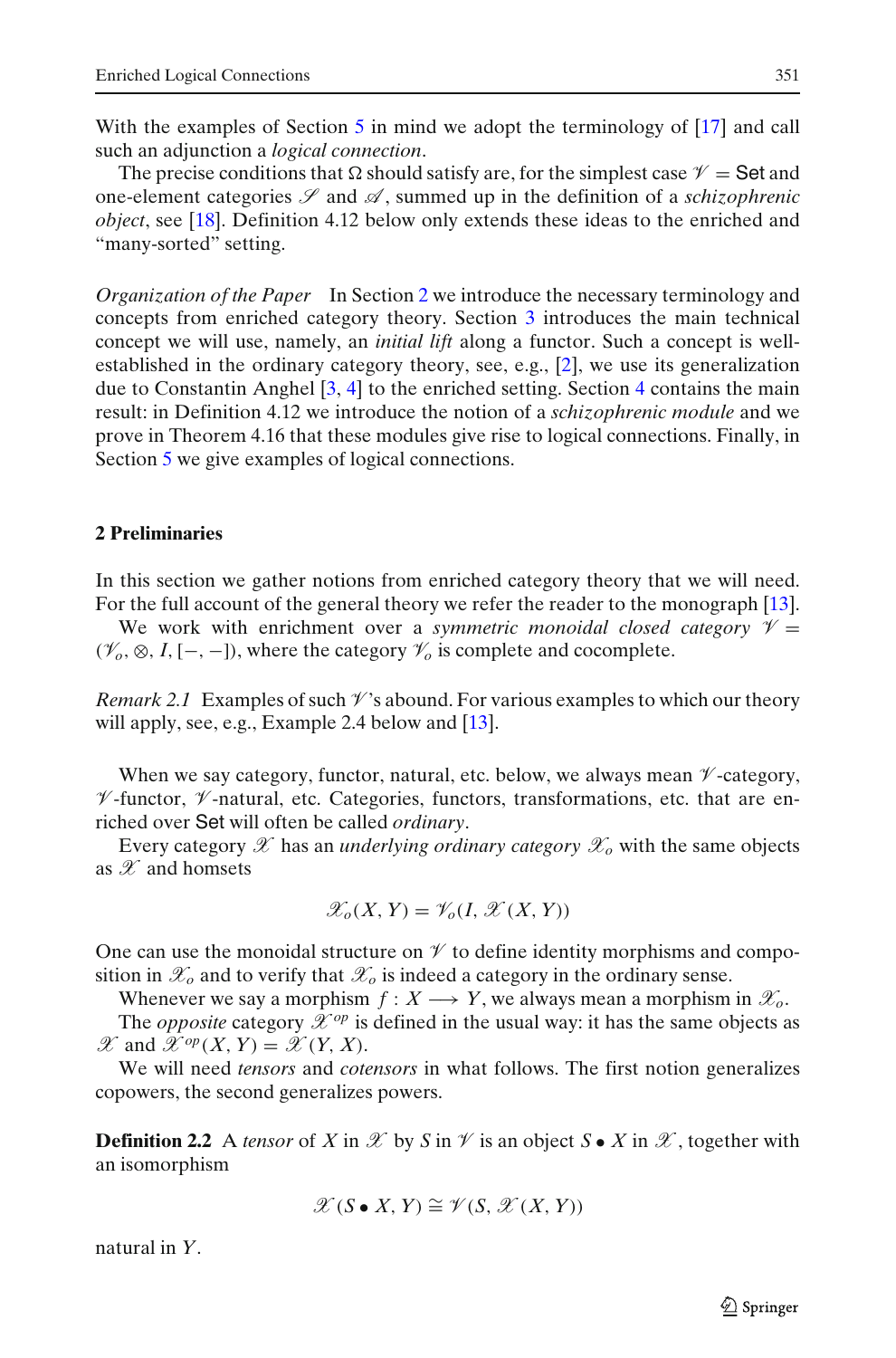A *cotensor* of *X* in  $\mathcal X$  by *S* in  $\mathcal Y$  is the object  $S \cap X$  that is the corresponding tensor in  $\mathscr{X}^{op}$ , explicitly, there is an isomorphism

$$
\mathscr{X}(Y, S \pitchfork X) \cong \mathscr{V}(S, \mathscr{X}(Y, X))
$$

natural in *Y*.

*Example 2.3* Suppose  $\mathcal{V} =$  Set and let  $\mathcal{X}$  be an arbitrary category. Then  $S \bullet X$  is the *S*-fold coproduct of *X* in  $\mathcal X$ , and *S*  $\pitchfork$  *X* is the *S*-fold product of *X* in  $\mathcal X$ .

Observe that when  $\mathcal{X} =$  Set, one has  $S \bullet X \cong S \times X$  and  $S \uparrow X \cong [S, X]$ . This has an obvious generalization to any  $\mathcal{V}: S \bullet X \cong S \otimes X$  and  $S \pitchfork X \cong [X, S]$  hold in any  $\mathscr V$ . The last observation (probably) explains the tensor-cotensor terminology.

Recall that, for every small category  $\mathscr S$  we can form the category

$$
[\mathcal{S}^{op},\mathcal{V}]
$$

having functors as objects and where the hom-objects are defined as follows:

$$
[\mathcal{S}^{op}, \mathcal{V}](F, G) = \int_{S} [Fs, Gs]
$$

More generally, one can define a  $\mathcal V$ -category having  $\mathcal V$ -functors from  $\mathcal A$  to  $\mathcal B$  as objects and

$$
[\mathscr{A}, \mathscr{B}](F, G) = \int_a [Fa, Ga]
$$

as hom-objects. In fact, this procedure provides us with a plethora of base categories that we can enrich in:

*Example 2.4* Consider any  $\mathcal V$  and denote by

$$
\mathscr{W}_o = \mathscr{V}\text{-Cat}
$$

the *ordinary* category of *small*  $\mathcal V$ -categories and  $\mathcal V$ -functors. Then there exists a canonical1 symmetric monoidal closed structure

$$
\mathscr{W}=(\mathscr{W}_o,\mathscr{I},\otimes,[-,-])
$$

on W*<sup>o</sup>* with:

1.  $\mathscr{A} \otimes \mathscr{B}$  is the category having pairs  $(A, B)$  as objects and

$$
\mathscr{A}\otimes\mathscr{B}((A,\,B),\, (A',\,B))=\mathscr{A}(A,\,A')\otimes\mathscr{B}(B,\,B')
$$

2. The unit  $\mathscr I$  of  $\otimes$  is the unit  $\mathscr V$ -category. The unit category  $\mathscr I$  has just one object, say  $\ast$ , and  $\mathcal{I}(\ast,\ast) = I$ . Composition in  $\mathcal{I}$  is defined in the obvious way.

<sup>&</sup>lt;sup>1</sup>We denote the closed monoidal structures on  $\mathcal V$  and  $\mathcal W$  by the same symbols, there is no danger of confusion.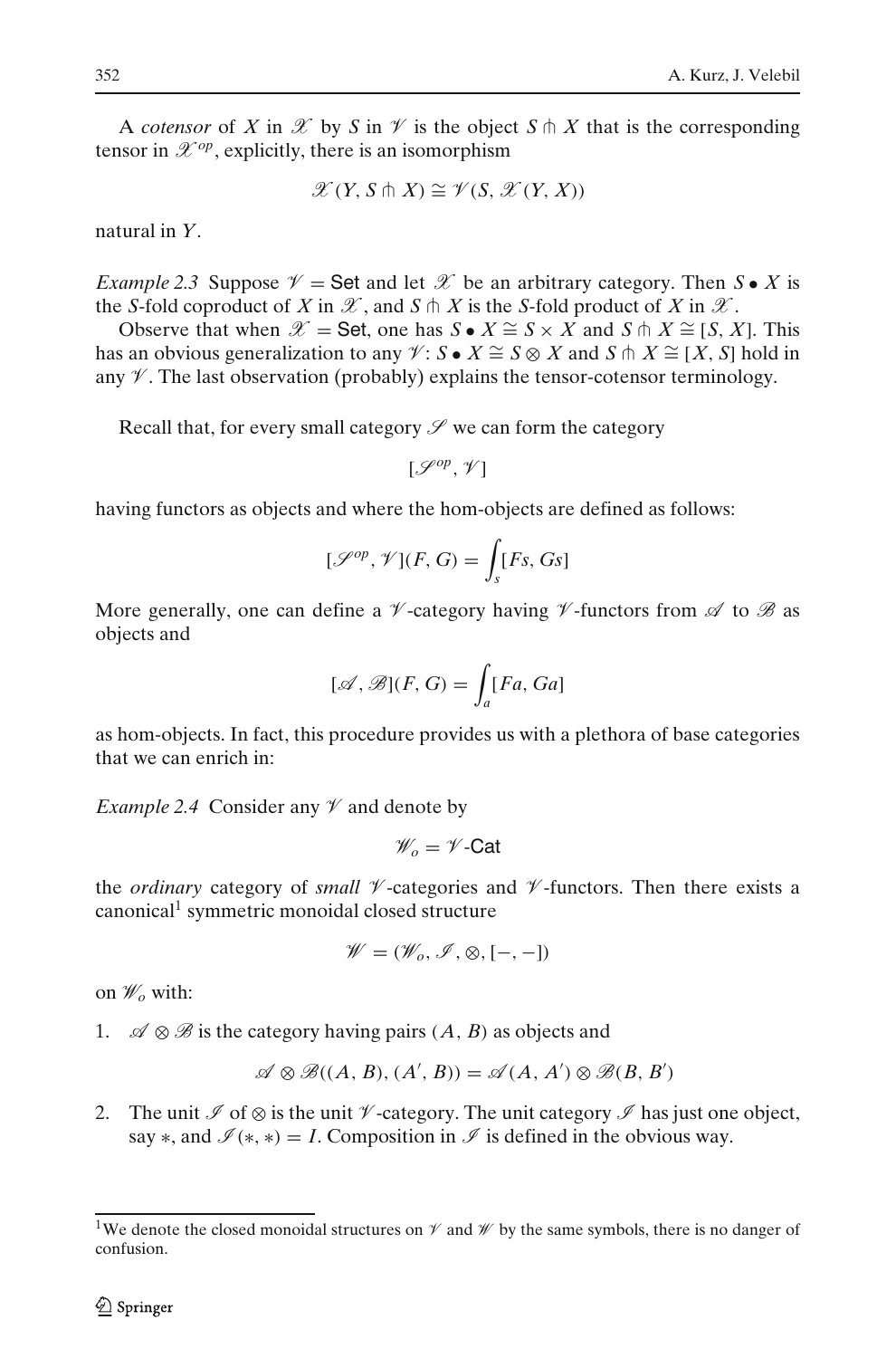3. The internal hom  $[\mathscr{A}, \mathscr{B}]$  is the  $\mathscr{V}$ -category having  $\mathscr{V}$ -functors from  $\mathscr{A}$  to  $\mathscr{B}$  as objects and

$$
[\mathcal{A}, \mathcal{B}](F, G) = \int_a [Fa, Ga]
$$

Hence  $\mathcal W$  can serve as a basis for enriched category theory and we can study logical connections of W -categories.

Examples are:

- 1.  $\mathcal{V} =$  Set. Then  $\mathcal{W}$  is the category of small categories and functors. W -categories are commonly called *2-categories*. Every hom-object of a general W -category is a small (ordinary) category. W -functors are exactly the *2-functors*.
- 2.  $\mathcal{V} = 2$  (the two-element chain). Then *W* is the category of preorders.  $W$ -categories are exactly the ordinary categories such that every hom-set is a preorder and the composition is a monotone map.  $W$ -functors are exactly locally monotone functors.
- 3.  $\mathcal V$  is a complete lattice. Such base categories are called *commutative quantales*. A  $\mathcal V$ -category is then a *metric space* [\[16](#page-28-0)] in a rather broad sense. Examples:
	- (a)  $\mathcal V$  is the unit interval [0, 1] with the opposite ordering,  $a \otimes b$  is the maximum of *a* and *b*.

It is easy to see that a  $\mathcal V$ -category can be identified with a set X and a mapping  $d: X \times X \longrightarrow [0, 1]$  such that  $\langle X, d \rangle$  is a *generalized ultrametric space*. The slight generalization of the usual notion lies in the fact that  $d(x, x') = 0$  does not necessarily entail  $x = x'$ .

A  $\mathcal V$ -functor  $f: (X, d) \longrightarrow (Y, s)$  is then a exactly a *nonexpanding mapping*, i.e., one satisfying the inequality *s*( $fx$ ,  $fx'$ )  $\leq d(x, x')$  for every *x*,  $x' \in$ *X*.

(b)  $\mathcal V$  is the interval  $[0, +\infty]$  with the opposite ordering,  $a \otimes b$  is the sum of *a* and *b* (with  $a + \infty = +\infty + a = +\infty$ ). Then a *V*-category is a *generalized metric space*. Again, the slight generalization of the usual notion lies in the fact that  $d(x, x') = 0$  does not necessarily entail  $x = x'$ .

Again,  $\nu$ -functors are nonexpanding maps.

W -categories are exactly the ordinary categories with homsets that are metric spaces in the above broad sense.  $W$ -functors are functors that are locally nonexpanding.

4.  $\mathcal V$  is the cartesian closed category  $\omega$ CPO of posets having suprema of  $\omega$ -chains and the bottom element, and not necessarily strict continuous maps.

A  $\mathcal V$ -category is an ordinary category such that every homset is in  $\omega$ CPO and composition is continuous in each variable.

A  $\not\!\!\!\!\!\!/\,\,$  -functor is a locally continuous one.

For every example above, our theory will apply.

**Notation 2.5** For any functor  $F: S \rightarrow \mathcal{A}$ , where S is a small category, we denote by

$$
\widetilde{F}: \mathscr{A} \longrightarrow [\mathscr{S}^{op}, \mathscr{V}]
$$
\n
$$
(2.1)
$$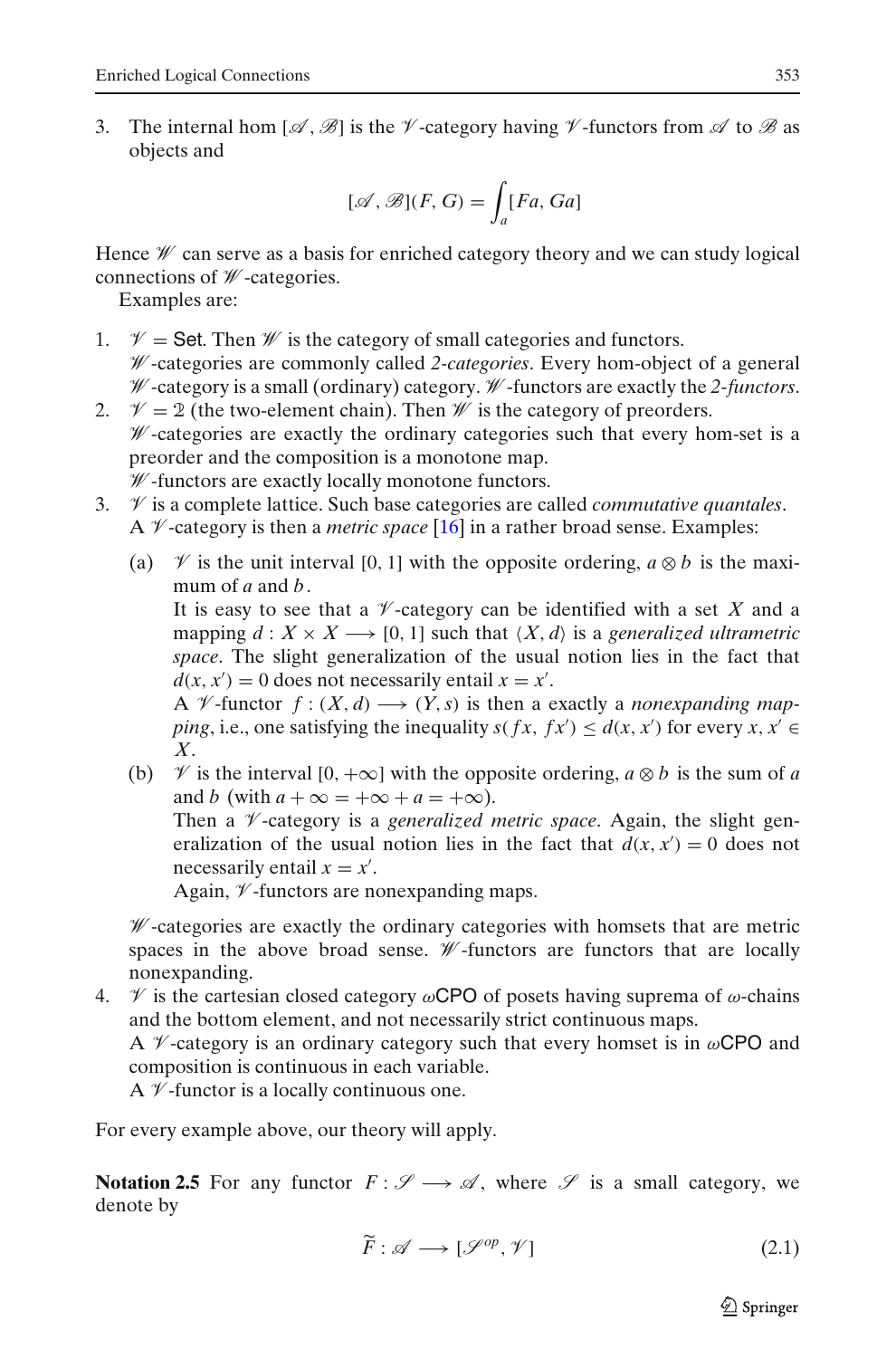the functor that sends *A* to the functor  $\mathcal{A}(F-, A) : \mathcal{S}^{op} \longrightarrow \mathcal{V}$ . The functor  $\tilde{F}$  is called the *tilde conjugate* of *F*. called the *tilde-conjugate* of *F*.

Dually, we define the *hat-conjugate*

$$
\widehat{F}: \mathscr{A}^{op} \longrightarrow [\mathscr{S}, \mathscr{V}] \tag{2.2}
$$

the functor that sends *A* to the functor  $\mathscr{A}(A, F-) : \mathscr{S} \longrightarrow \mathscr{V}$ .

It is useful to think of *F* and *F* as of "generalized hom-functors", since if we choose  $\mathscr S$  to be the unit category  $\mathscr I$ , then  $F : \mathscr I \longrightarrow \mathscr A$  is just a choice of an object  $F^*$  in  $\mathscr A$  and  $F: \mathscr A \longrightarrow [\mathscr I^{op}, \mathscr V]$  can be identified with the corresponding hom-<br>functor  $\mathscr A(F_{\mathscr V}, \mathscr V)$  and  $\widehat F$  with the controverient representable functor functor  $\mathscr{A}(F^*,-) : \mathscr{A} \longrightarrow \mathscr{V}$  and *F* with the contravariant representable functor  $\mathscr{A}(-, F*) : \mathscr{A}^{op} \longrightarrow \mathscr{V}.$ 

Recall that in enriched category theory one needs to work with *weighted* (co)limit notions.

**Definition 2.6** A *colimit* of  $D: \mathcal{S} \longrightarrow \mathcal{X}$  weighted by  $W: \mathcal{S}^{op} \longrightarrow \mathcal{V}$  is an object  $W * D$  in  $X$  together with an isomorphism

$$
\mathscr{X}(W * D, X) \cong [\mathscr{S}^{op}, \mathscr{V}](W, \widetilde{D}X))
$$

natural in *X*.

A *limit* of  $D: \mathscr{S} \longrightarrow \mathscr{X}$  weighted by  $W: \mathscr{S} \longrightarrow \mathscr{V}$  is an object  $\{W, D\}$  in  $\mathscr{X}$ together with an isomorphism

$$
\mathscr{X}(X,\{W,D\}) \cong [\mathscr{S},\mathscr{V}](W,\widehat{D}X)
$$

natural in *X*.

*Remark 2.7* We will work later with *cylinders* for limit diagrams, see Example 3.3. Given a diagram  $D : \mathscr{S} \longrightarrow \mathscr{X}$  weighted by  $W : \mathscr{S} \longrightarrow \mathscr{V}$ , then a *cylinder* is a natural transformation  $\lambda : W \longrightarrow \mathscr{X}(X, D-)$  or, using the hat conjugate,  $\lambda : W \longrightarrow$  $\widehat{D}X$ . Here, X is called the *vertex* and D the *base* of the cylinder.

A special cylinder is the *limit cylinder* that is the image of identity under the isomorphism

$$
\mathscr{X}(\{W,D\}, \{W,D\}) \cong [\mathscr{S}, \mathscr{V}](W, \mathscr{X}(\{W,D\}, D-))
$$

*Remark 2.8* Recall that a functor  $U : \mathcal{A} \longrightarrow \mathcal{X}$  is *faithful* provided that every action

$$
U_{A,B}: \mathscr{A}(A,B) \longrightarrow \mathscr{X}(UA,UB)
$$

of *U* on hom-objects is a monomorphism in  $\mathcal{V}_o$ .

*Remark 2.9* We will work with *adjunctions* in the enriched setting. For a detailed account of this notion, see, e.g., Section 1.11 of [\[13](#page-28-0)]. We just make the following brief comments.

That  $F \dashv U : \mathscr{A} \longrightarrow \mathscr{X}$  means that we have an isomorphism

$$
\mathscr{A}(FX, A) \cong \mathscr{X}(X, UA)
$$

natural in *A* and *X*. Let us stress the fact that the above isomorphism takes place in V*o*.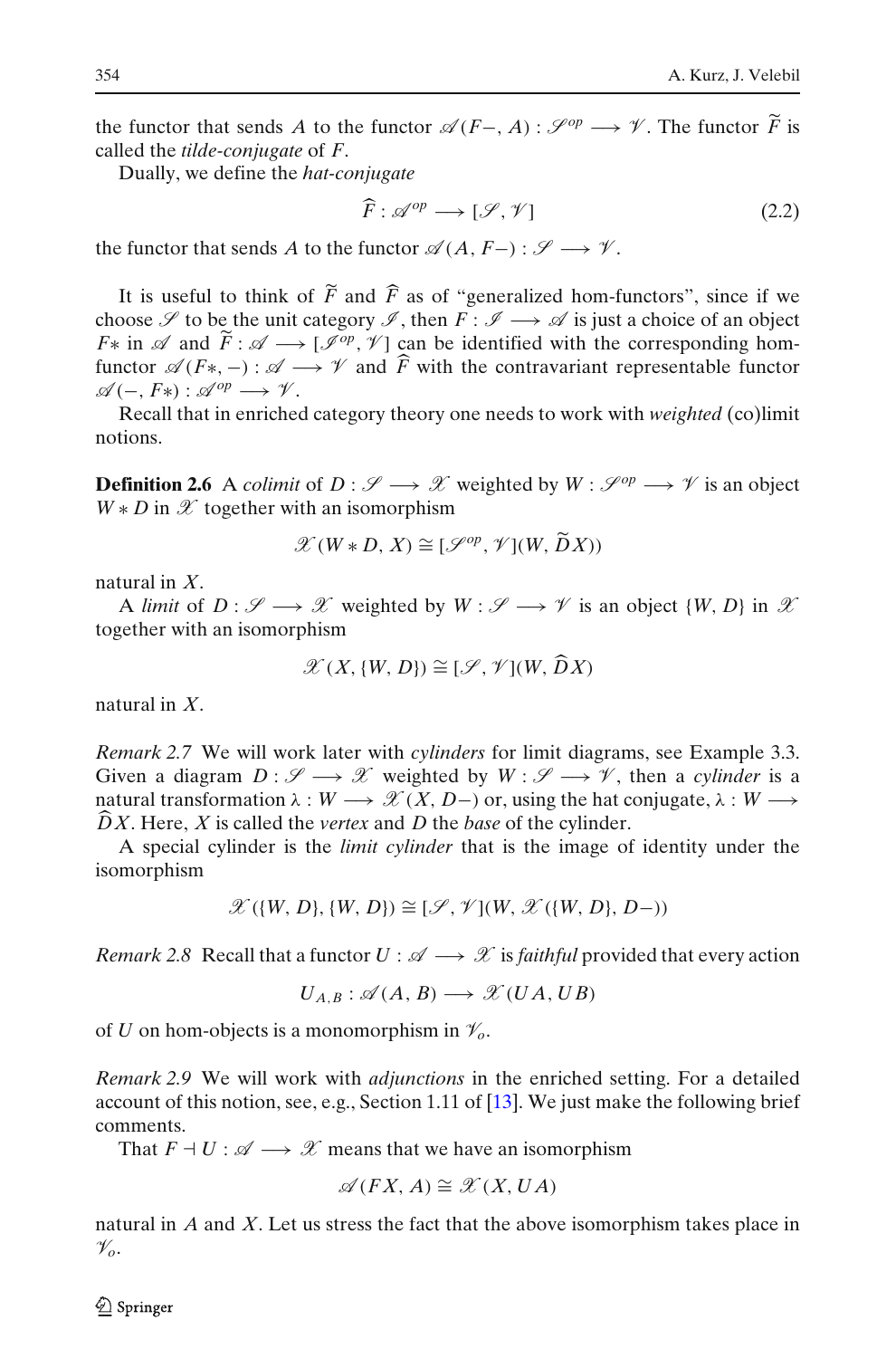<span id="page-6-0"></span>As always, the adjunction can be described by a unit and a counit satisfying the triangle identities. For example, the unit  $\eta_X$  is defined as the composite

$$
I \xrightarrow{id} \mathscr{A}(FX, FX) \xrightarrow{\cong} \mathscr{X}(X,UFX)
$$

i.e., as the *transpose* of identity on  $FX$  under  $F \dashv U$ . Notice that

$$
\eta_X: I \longrightarrow \mathscr{X}(X,UFX)
$$

making it a morphism  $\eta_X : X \longrightarrow UFX$  in the underlying *ordinary* category  $\mathscr{X}_o$ . However, the *naturality* of η is considered in the *enriched* sense, see Section 1.2 of [\[13](#page-28-0)].

Hence the triangle equalities that we have in mind are, of course, the equations

$$
\varepsilon F \cdot F \eta = id_F, \quad U\varepsilon \cdot \eta U = id_U
$$

but in the sense how *enriched* natural transformations compose.

## **3 Lifts Along a Functor**

The crucial point of understanding dual adjunctions (see [\[18](#page-28-0)]) is the notion of a schizophrenic object that, in turn, requires the notion of an *initial lift*. Below we summarize the bare basics on initial lifts in the enriched setting due to Constantin Anghel [\[3\]](#page-28-0) and [\[4](#page-28-0)] (see Definition 3.8 and Remark 3.9 below) that we will need later.

In case  $\mathscr{V} =$  Set, general initial lifts form the essence of what it means to be "topological". For example, suppose that we want to make a mapping  $f: Z \longrightarrow A$ , where  $\langle A, \sigma \rangle$  is a topological space, into a continuous map. There are numerous way how to do it, but there is a distinguished topology  $\tau$  on Z that has the following universal property:

Given any topological space  $\langle X, \rho \rangle$ , a mapping  $h : X \longrightarrow Z$  is continuous (w.r.t.  $ρ$  and τ) if and only if the composite  $f ⋅ h : X → A$  is continuous (w.r.t.  $ρ$ and  $\sigma$ ).

Observe that a single map as the above *f* can be written as a map

$$
f: \mathbb{1} \longrightarrow \mathsf{Set}(Z, U\langle A, \sigma \rangle)
$$

where  $\mathbb{I}$  denotes the one-element set and *U* : Top  $\longrightarrow$  Set denotes the forgetful functor from the category of topological spaces and continuous maps to the category of sets and mappings. The (necessarily unique) topology  $\tau$  is called the *U*-initial *U*-lift of the above *U*-structured source *f*.

In fact, in topology one is interested in families of the form

$$
f_d: Z \longrightarrow U\langle A_d, \sigma_d \rangle
$$

indexed by a *set D*. The task is then to make *all* the mappings  $f_d$  continuous in an optimal way as described above. This means that an element  $\langle A, \sigma \rangle$  of Top is replaced by a *generalized element*  $A: D \longrightarrow$  Top where the set D is regarded as a small discrete category.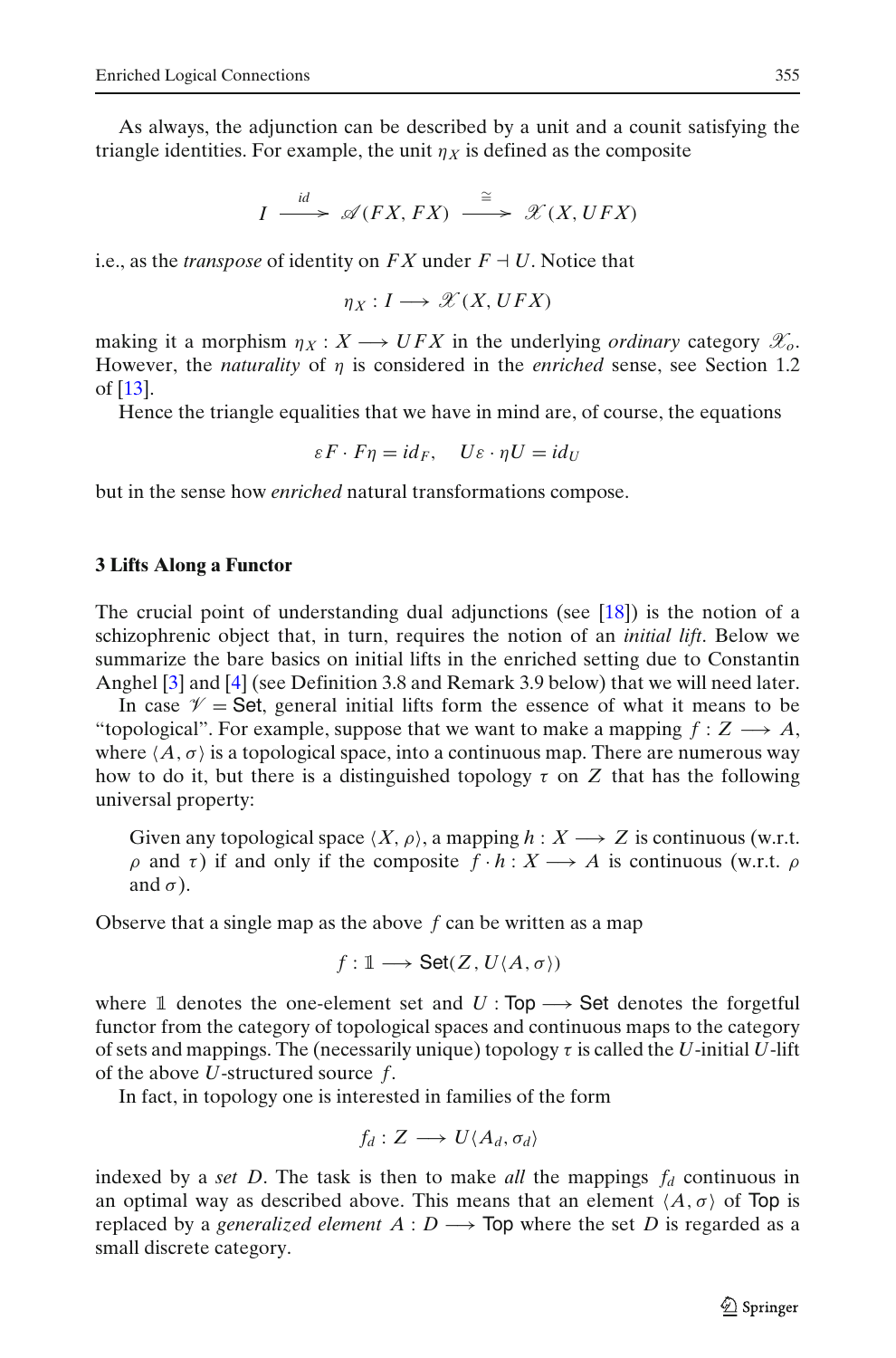<span id="page-7-0"></span>The above family  $\langle f_d \rangle$  can then be written as a *natural transformation* 

 $f:$  const<sub>1</sub>  $\longrightarrow$  Set(*Z*, *U* · *A*-)

where  $\text{const}_1 : D \longrightarrow \text{Set}$  is constantly the one-element set 1. See [\[2\]](#page-28-0) for more details.

We are going to generalize the above concept in several ways:

- 1. The functor  $U: Top \longrightarrow Set$  is going to be replaced by an *arbitrary* functor  $U$ :  $\mathscr{A} \longrightarrow \mathscr{X}.$
- 2. The discrete category *D* above is going to be replaced by an *arbitrary* small category  $\mathscr S$ . Accordingly, the mere family  $A: D \longrightarrow$  Top is going to be replaced by a functor  $A : \mathscr{S} \longrightarrow \mathscr{A}$ .
- 3. The "indexing functor" const<sub>1</sub> is going to be replaced by *any* functor  $W : \mathscr{S} \longrightarrow$  $\mathscr V$ . Hence a "family" will be a natural transformation of the form

 $\lambda: W \longrightarrow \mathscr{X}(Z, U \cdot A-)$ 

and we will study its lift along the functor  $U : \mathscr{A} \longrightarrow \mathscr{X}$ .

**Definition 3.1** Suppose  $U : \mathcal{A} \longrightarrow \mathcal{X}$  is a functor. Suppose  $\mathcal{S}$  is a small category.

1. A *U-structured source* is a natural transformation

$$
\lambda: W \longrightarrow \mathcal{X}(Z, U \cdot A -)
$$
\n(3.1)

where  $W : \mathscr{S} \longrightarrow \mathscr{V}$  is the *weight* of  $\lambda$  and  $A : \mathscr{S} \longrightarrow \mathscr{A}$  is the *base* of  $\lambda$ . The object *Z* is called the *vertex* of λ.

2. A *U-lift* of  $\lambda$  in Eq. 3.1 is a natural transformation

$$
\overline{\lambda}: W \longrightarrow \mathscr{A}(\overline{Z}, A-)
$$
\n(3.2)

such that the diagram

$$
W \xrightarrow{\overline{\lambda}} \mathscr{A}(\overline{Z}, A-)
$$
\n
$$
\downarrow \qquad \qquad U_{\overline{Z}, A-}
$$
\n
$$
\mathscr{X}(Z, U \cdot A-) \tag{3.3}
$$

commutes.

*Remark 3.2* Let us emphasize that a *U*-structured source  $\lambda : W \longrightarrow \mathcal{X}(Z, U \cdot A-)$ is a  $\mathcal V$ *-natural* transformation. Hence every component  $\lambda_s : W_s \longrightarrow \mathcal X(Z, U(As))$ is a morphism in the *ordinary* category  $\mathcal{V}_o$ .

*Example 3.3* For  $\mathcal{V} =$  Set Definition 3.1 describes the usual notions. To see it, consider any ordinary functor  $U : \mathscr{A} \longrightarrow \mathscr{X}$ .

1. Suppose that the category  $\mathscr S$  is discrete.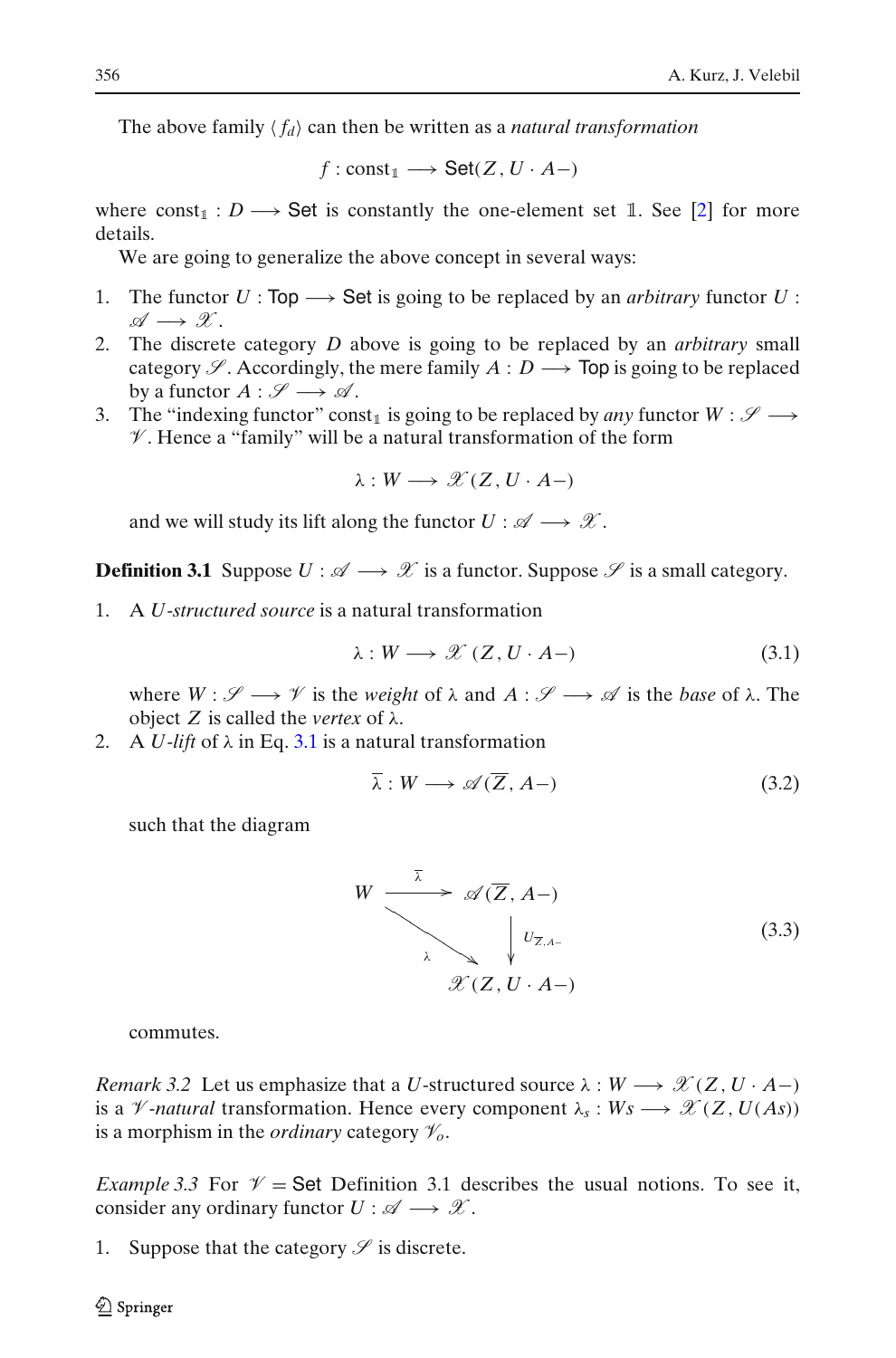(a) Instead of a natural transformation  $\lambda : W \longrightarrow \mathcal{X}(Z, U \cdot A-)$  one speaks of the collection

$$
\langle \lambda_{s,i} : Z \longrightarrow U(As) \mid i \in Ws \rangle
$$

of morphisms in  $\mathscr X$ .

(b) The lift of the above family  $\langle \lambda_{s,i} | i \in W_s \rangle$  is a family

 $\langle \overline{\lambda}_s : \overline{Z} \longrightarrow As \mid i \in Ws \rangle$ 

with the property that  $U\overline{\lambda}_{s,i} = \lambda_{s,i}$  for every  $i \in Ws$  and every *s*. Clearly, if we take *W* to be constantly the one-element set, we obtain the notions from [\[2](#page-28-0)].

2. Suppose that the category  $\mathscr S$  is arbitrary. Then a *U*-structured source  $\lambda : W \longrightarrow$  $\mathscr{X}(Z, U \cdot A-)$  is exactly the *cylinder* for the diagram

> $\mathscr{S} \stackrel{A}{\longrightarrow} \mathscr{A} \stackrel{U}{\longrightarrow} \mathscr{X}$ --

weighted by  $W : \mathscr{S} \longrightarrow$  Set, see Remark 2.7.

**Notation 3.4** Suppose  $\mathcal{K}$  is any category,  $K : \mathcal{S} \longrightarrow \mathcal{K}$  any functor and suppose that the natural transformation  $\gamma : W \longrightarrow \mathcal{K}(Z, K-)$  is any "*W*-indexed family" in  $\mathscr K$ . We denote, for every Z' in  $\mathscr K$ , by

$$
\mathsf{hom}_\mathscr{K}(Z',\gamma):\mathscr{K}(Z',Z)\longrightarrow [\mathscr{S},\mathscr{V}](W,\mathscr{K}(Z',K-))
$$

the morphism in  $\mathcal{V}_o$  that arises in the following way:

1. Recall the hat-conjugate notation from Notation 2.5. Consider the morphism

$$
\delta \equiv \mathcal{K}(Z', Z) \bullet S \xrightarrow{\mathcal{K}(Z', Z) \bullet \gamma} \mathcal{K}(Z', Z) \bullet \mathcal{K}(Z, K-)
$$
  

$$
\longrightarrow \mathcal{K}(Z', K-)
$$

in the ordinary category  $[\mathcal{S}, \mathcal{V}]_o$  where the last morphism is the image of

$$
\widehat{K}_{Z',Z}: \mathscr{K}(Z',Z) \longrightarrow [\mathscr{S}, \mathscr{V}]\big(\widehat{K}(Z), \widehat{K}(Z')\big)
$$

under the isomorphism

$$
\mathcal{V}(\mathcal{K}(Z',Z),[\mathcal{S},\mathcal{V}](\widehat{K}(Z),\widehat{K}(Z')))\cong[\mathcal{S},\mathcal{V}](\mathcal{K}(Z',Z)\bullet\widehat{K}(Z),\widehat{K}(Z'))
$$

from the definition of  $\mathcal{K}(Z', Z)$ -fold tensor, see Definition 2.2.

2. Now consider the composite

$$
I \stackrel{\delta}{\longrightarrow} [\mathcal{S}, \mathcal{V}](\mathcal{K}(Z'Z) \bullet S, \mathcal{K}(Z', K-))
$$
  

$$
\cong \mathcal{V}(\mathcal{K}(Z', Z), [\mathcal{S}, \mathcal{V}](S, \mathcal{K}(Z', K-)))
$$

and this is how hom  $\chi(Z', \gamma)$  is defined. Above, the isomorphism is due to the definition of an  $\mathcal{K}(Z^{\prime}Z)$ -fold tensor in  $[\mathcal{S}, \mathcal{V}]$ .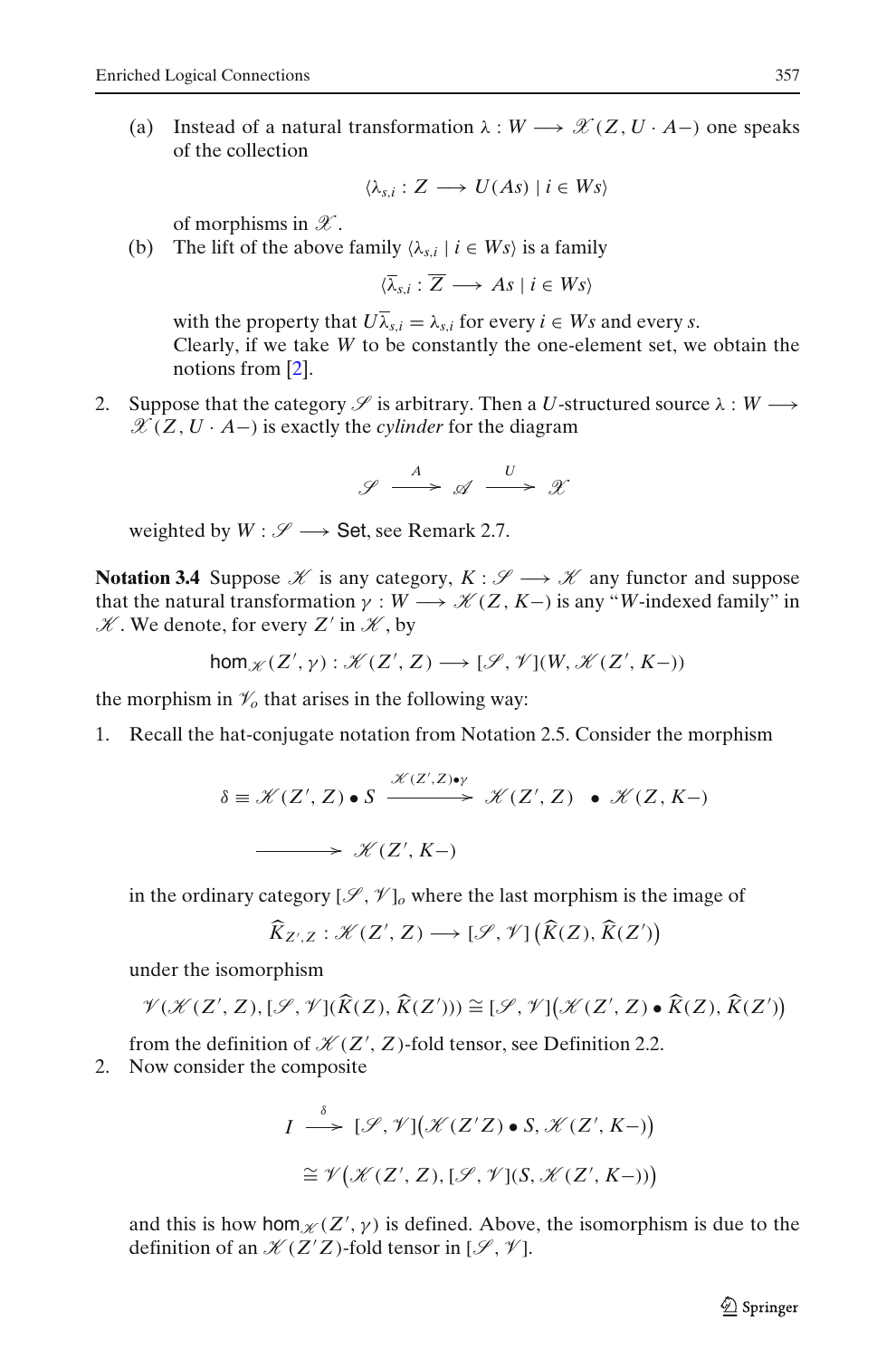<span id="page-9-0"></span>*Example 3.5* Suppose  $\mathcal{V} =$  Set and let  $\gamma : W \longrightarrow \mathcal{K}(Z, K-)$  be given. Then the map

$$
\text{hom}_{\mathscr{K}}(Z',\gamma):\mathscr{X}(Z',Z)\longrightarrow[\mathscr{V},\mathscr{V}](W,\mathscr{K}(Z',K-))
$$

is the map that maps  $h: Z' \longrightarrow Z$  to the natural transformation having

 $(\gamma_s)(i) \cdot h : Z' \longrightarrow Ks$ 

as its *s*-component evaluated at  $i \in Ws$ . Hence the above map is "postcomposition" with  $\nu$ ".

**Lemma 3.6** *Suppose that*  $U : \mathcal{A} \longrightarrow \mathcal{X}$  *is a functor and let*  $\lambda : W \longrightarrow \mathcal{X}(Z, U \cdot W)$ *A*−) *be a U-structured source. Then the following hold:*

- 1. *A U-lift*  $\overline{\lambda}: W \longrightarrow \mathscr{A}(\overline{Z}, A-)$  *of*  $\lambda$  *is determined uniquely, provided that*  $U_{\overline{Z}, A-}$ :  $\mathscr{A}(\overline{Z}, A-) \longrightarrow \mathscr{X}(Z, U \cdot A-)$  *is a monomorphism in*  $[\mathscr{S}, \mathscr{V}]_o$ .
- 2. *The square*

$$
\mathscr{A}(A', \overline{Z}) \xrightarrow{\text{hom}_{\mathscr{A}}(A', \overline{\lambda})} [\mathscr{S}, \mathscr{V}](W, \mathscr{A}(A', A-))
$$
\n
$$
U_{A', \overline{Z}} \downarrow \qquad \qquad \downarrow (\mathscr{S}, \mathscr{V}](W, U_{A', A-}) \qquad (3.4)
$$
\n
$$
\mathscr{X}(UA', Z) \xrightarrow{\text{hom}_{\mathscr{X}}(UA', \lambda)} [\mathscr{S}, \mathscr{V}](W, \mathscr{X}(UA', U \cdot A-))
$$

*commutes in*  $\mathcal{V}_o$  *for any U-lift*  $\overline{\lambda}$  *of*  $\lambda$  *and any A' in*  $\mathcal{A}$ *.* 

*Proof* Assertion 1 is trivial, see Eq. [3.2.](#page-7-0) To prove assertion 2, consider the commutative diagram

$$
\mathscr{A}(A',\overline{Z}) \bullet W \xrightarrow{\mathscr{A}(A',\overline{Z}) \bullet \overline{\lambda}} \mathscr{A}(A',\overline{Z}) \bullet \mathscr{A}(\overline{Z},A-) \xrightarrow{\qquad \qquad \mathscr{A}(A',A-)
$$
\n
$$
U_{A',\overline{Z}} \bullet U_{\overline{Z},A-} \qquad \qquad \downarrow \qquad \qquad \downarrow \qquad \qquad \downarrow \qquad \qquad \downarrow
$$
\n
$$
\mathscr{X}(UA',Z) \bullet W \xrightarrow{\qquad \qquad \mathscr{X}(UA',Z) \bullet \overline{\lambda}} \mathscr{X}(UA',Z) \bullet \mathscr{X}(Z,U \cdot A-) \xrightarrow{\qquad \qquad \mathscr{X}(UA',U \cdot A-)
$$

where the square on the left commutes since  $\overline{\lambda}$  is a *U*-lift of  $\lambda$  (consider both components of the tensor separately) and the square on the right commutes since *U* is a functor. Now observe that the square (Eq. 3.4) is the transpose of the above diagram under the adjunction – •  $W \dashv [\mathscr{S}, \mathscr{V}](W, -) : [\mathscr{S}, \mathscr{V}] \longrightarrow \mathscr{V}$ .

*Remark 3.7* The *U*-lift of  $\lambda$  is determined uniquely in case  $U : \mathcal{A} \longrightarrow \mathcal{X}$  is assumed to be a *faithful* functor. See Remark 2.8.

**Definition 3.8** ([\[3](#page-28-0)]) The *U*-lift  $\overline{\lambda}$  of  $\lambda$  is called *U-initial*, provided that the diagram (Eq. 3.4) is a pullback in  $\mathcal{V}_o$ , for every object *A'* of  $\mathcal{A}$ .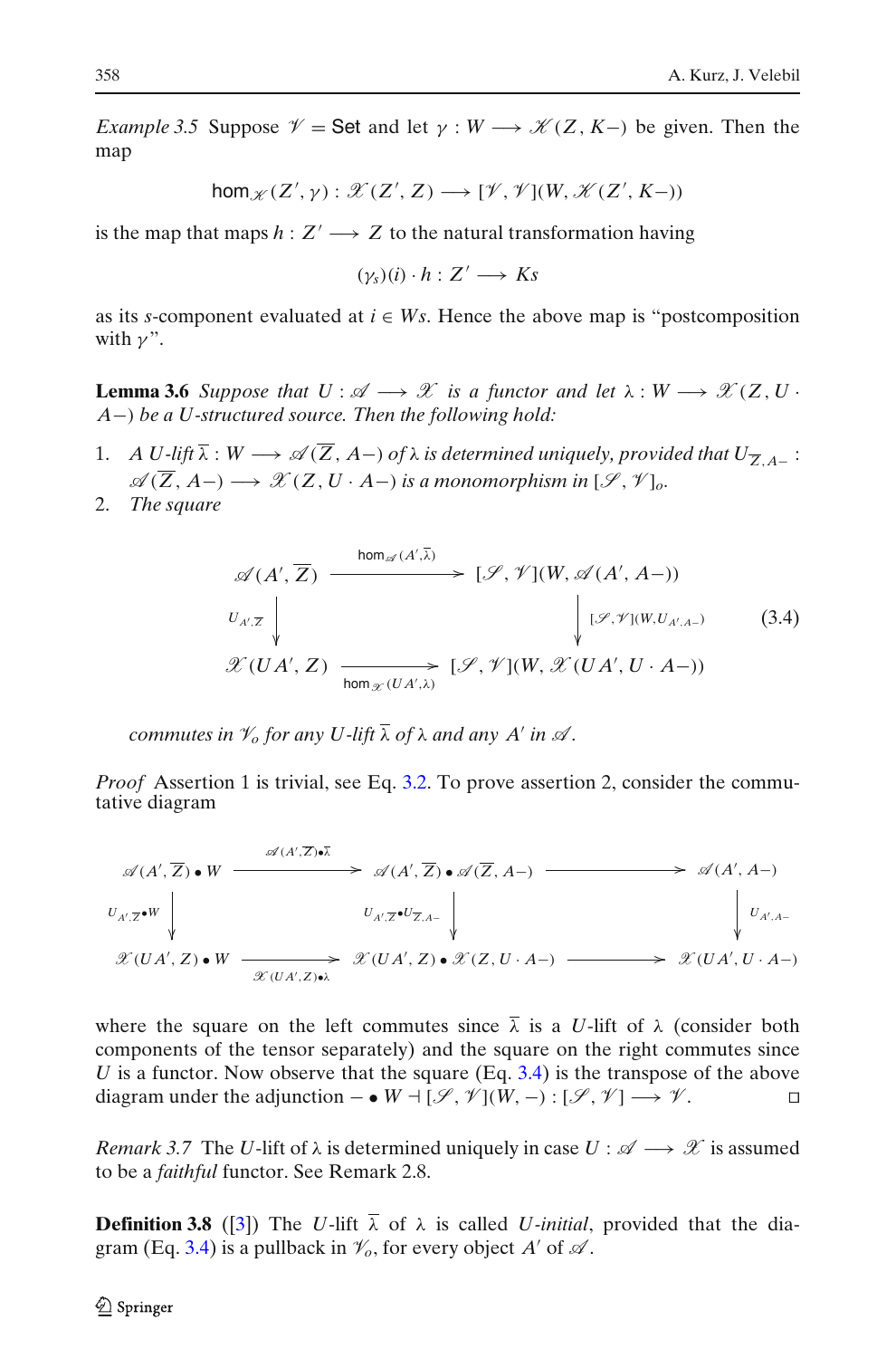<span id="page-10-0"></span>*Remark 3.9* A more general notion of a *semi-initial lift* has been introduced and studied in [\[3\]](#page-28-0) and [\[4](#page-28-0)]. Due to its greater generality, Anghel's definition requires first the introduction of a *factorization* of a *U*-structured source  $\lambda : W \longrightarrow \mathscr{X}(Z, U)$ *A*−). Such a factorization is a pair  $(e, \overline{\lambda})$ , where  $e: Z \longrightarrow U\overline{Z}$  is a morphism in  $\mathscr{X}_o$ ,  $\overline{\lambda}: W \longrightarrow \mathscr{A}(\overline{Z}, A-)$  is a natural transformation, and the composite

$$
W \stackrel{\overline{\lambda}}{\longrightarrow} \mathscr{A}(\overline{Z}, A-) \stackrel{U_{\overline{Z}, A-}}{\longrightarrow} \mathscr{X}(U\overline{Z}, U \cdot A-) \stackrel{\mathscr{X}(e,-)}{\longrightarrow} \mathscr{X}(Z, U \cdot A-)
$$

equals to the given *U*-structured source  $\lambda$ .

The notion of a *semi-initial* lift  $\lambda$  then comprises of a factorization (*e*,  $\overline{\lambda}$ ) satisfying a slightly more general pullback condition than Definition 3.8 above.

Anghel's notion of a semi-initial lift reduces exactly to Definition 3.8 provided that the "epi-part" *e* of the appropriate semi-initial lift  $(e, \overline{\lambda})$  of the given *U*-structured source  $\lambda$  consists of an isomorphism.

We refer to Section 2.4 of [\[3\]](#page-28-0) for more details. See also [\[2](#page-28-0)], Chapter 25, for the relationship of initial and semi-initial lifts in the case  $\mathcal{V} =$  Set.

**Definition 3.10** Any *U*-structured source λ with the property that

$$
\text{hom}_{\mathscr{X}}(Z',\lambda):\mathscr{X}(Z',Z)\longrightarrow [\mathscr{S},\mathscr{V}](W,\mathscr{X}(Z',U\cdot A-))
$$

is a monomorphism in  $\mathcal{V}_o$ , for all Z' in  $\mathcal{X}$ , will be called a *monosource* (in  $\mathcal{X}$ ).

Compare the following result with Proposition 10.7 of [\[2\]](#page-28-0).

**Lemma 3.11** *An initial lift of a monosource is a monosource.*

*Proof* Let *A'* be an arbitrary object in  $\mathscr A$ . Then, by assumption, the morphism

$$
\hom_{\mathscr{X}}(UA',\lambda): \mathscr{X}(UA',Z) \longrightarrow [\mathscr{S},\mathscr{V}](W,\mathscr{X}(UA',U\cdot A-))
$$

is a monomorphism in  $\mathcal{V}_o$ . Therefore

$$
\mathsf{hom}_{\mathscr{A}}(A',\overline{\lambda}): \mathscr{A}(A',\overline{Z}) \longrightarrow [\mathscr{S},\mathscr{V}](W,\mathscr{A}(A',A-))
$$

is a monomorphism in  $\mathcal{V}_o$  for any *U*-initial *U*-lift  $\overline{\lambda}$  of  $\lambda$ . This follows from the fact that monomorphisms in  $\mathcal{V}_o$  are stable under pulling back.

Proposition 3.12 below generalizes Lemma 3.1(2) of [\[18](#page-28-0)]. Recall that an adjunction  $F \dashv U : \mathscr{A} \longrightarrow \mathscr{X}$  is of *descent type*, if the comparison functor  $K : \mathscr{A} \longrightarrow \mathscr{X}^T$  is fully faithful, where  $\mathbb T$  is the monad of  $F \dashv U$ . The category  $\mathscr X^{\mathbb T}$  of Eilenberg-Moore algebras has as objects actions  $a: TA \longrightarrow A$  in  $\mathcal{X}_o$  satisfying the usual axioms (see, e.g., [\[2\]](#page-28-0)) and the hom-objects are given by the equalizer

$$
\mathscr{X}(a,Y)
$$
\n
$$
\mathscr{X}^{\mathbb{T}}((A,a),(B,b)) \xrightarrow{U^{\mathbb{T}}_{(A,a),(B,b)}} \mathscr{X}(X,Y) \xrightarrow{T_{X,Y}} \mathscr{X}(TX,TY) \xrightarrow{\mathscr{X}(TX,Y)} \mathscr{X}(TX,Y)
$$
\n
$$
(3.5)
$$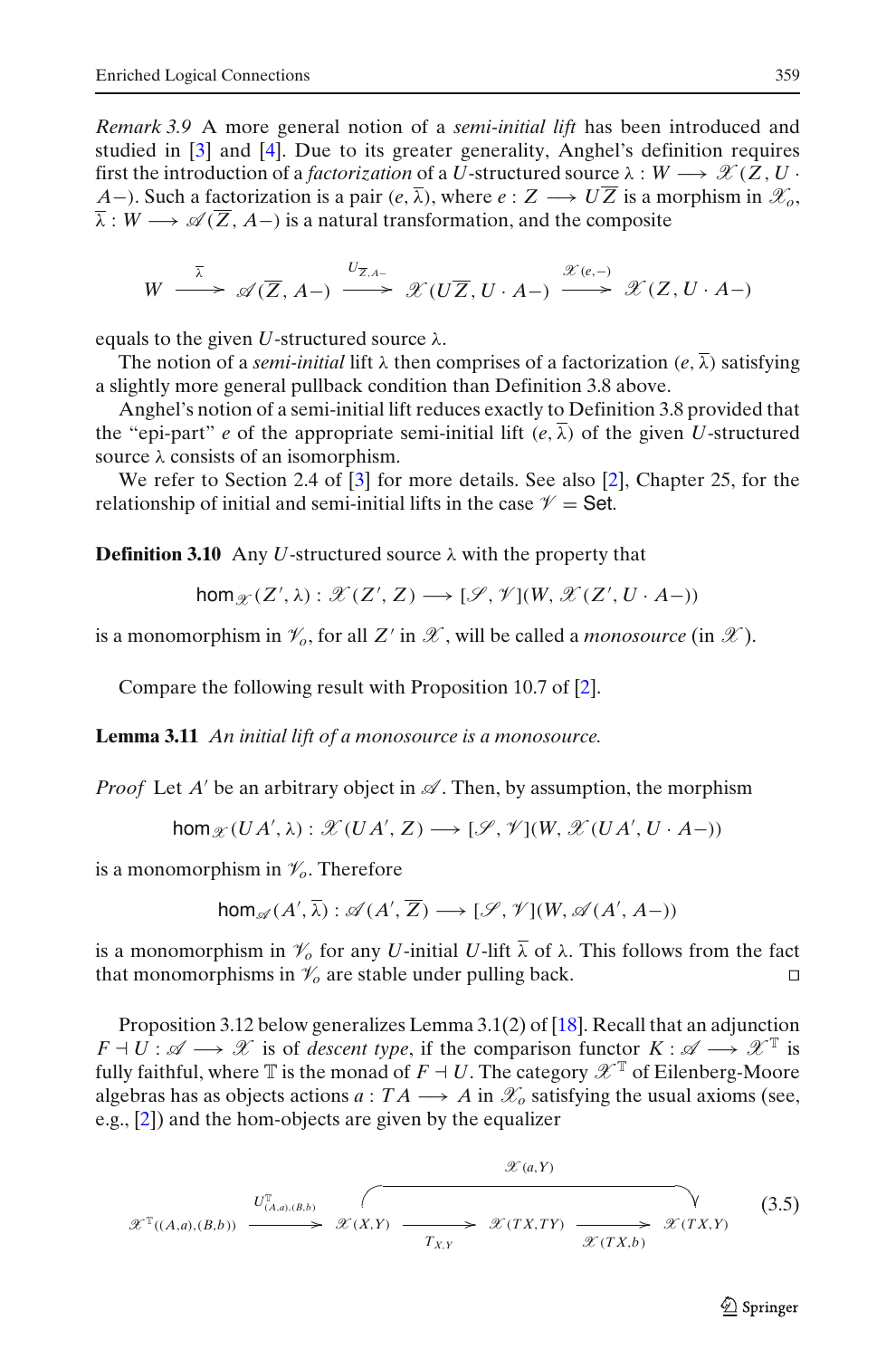<span id="page-11-0"></span>where the value  $U_{(A,a),(B,b)}^{\mathbb{T}}$  of the equalizer then serves as the action on hom-objects of the forgetful functor  $U^T : X^T \longrightarrow \mathcal{X}$ . In particular, this means that  $U^T$  is always a faithful functor.

**Proposition 3.12** *Suppose the adjunction*  $F \dashv U : \mathscr{A} \longrightarrow \mathscr{X}$  is of descent type. Then *any U-lift of a monosource is U-initial.*

*Proof* Let  $\lambda : W \longrightarrow \mathscr{X}(Z, U \cdot A-)$  be a *U*-structured monosource, having  $\overline{\lambda}$ :  $W \longrightarrow \mathscr{A}(\overline{Z}, A-)$  as a *U*-lift. Let *A'* be an arbitrary object in  $\mathscr{A}$ . We need to prove that Eq.  $3.4$  is a pullback.

Since *U* is assumed to be of descent type, we have isomorphisms  $\mathscr{A}(A', \overline{Z}) \cong$  $\mathscr{X}^{\mathbb{T}}(KA', K\overline{Z})$  and  $[\mathscr{S}, \mathscr{V}](W, \mathscr{A}(A', A-)) \cong [\mathscr{S}, \mathscr{V}](W, \mathscr{X}^{\mathbb{T}}(KA', K \cdot A-)).$ Therefore we may as well assume that we work within  $\mathscr{X}^{\mathbb{T}}$  and we want to prove that the commutative diagram

$$
\mathscr{X}^{\mathbb{T}}(KA', K\overline{Z}) \xrightarrow{\text{hom}_{\mathscr{A}}(A',\overline{\lambda})} [\mathscr{S}, \mathscr{V}](W, \mathscr{X}^{\mathbb{T}}(KA', K \cdot A-))
$$
\n
$$
\downarrow \qquad \qquad \downarrow \qquad \qquad [\mathscr{S}, \mathscr{V}](W, \mathscr{X}^{\mathbb{T}}(KA', K \cdot A-))
$$
\n
$$
\mathscr{X}(UA', Z) \xrightarrow{\text{hom}_{\mathscr{X}}(UA',\lambda)} [\mathscr{S}, \mathscr{V}](W, \mathscr{X}(A', U \cdot A-))
$$
\n(3.6)

is a pullback. Bearing in mind that the action of  $U^T$  on hom-objects is defined as an equalizer, see Eq. [3.5,](#page-10-0) we have equalizers

$$
\mathscr{X}^{\mathbb{T}}(KA', K\overline{Z}) \xrightarrow{U^{\mathbb{T}}_{KA', K\overline{Z}}} \mathscr{X}(A', Z) \xrightarrow{u_{A', Z}} \mathscr{X}(TA', Z)
$$

and

$$
\mathscr{X}^{\mathbb{T}}(KA',KA-) \xrightarrow{U^{\mathbb{T}}_{KA',K:A-}} \mathscr{X}(A',Z) \xrightarrow{u_{A',K:A-}} \mathscr{X}(TA',KA-)
$$

Therefore, the following diagram

$$
\mathscr{X}^{\mathbb{T}}(KA', K\overline{Z}) \xrightarrow{\text{hom}_{\mathscr{A}}(A',\overline{\lambda})} [\mathscr{S}, \mathscr{V}](W, \mathscr{X}^{\mathbb{T}}(KA', K \cdot A-))
$$
\n
$$
\downarrow \qquad \qquad [\mathscr{S}, \mathscr{V}](W, \mathscr{X}^{\mathbb{T}}(KA', K \cdot A-))
$$
\n
$$
\mathscr{X}(UA', Z) \xrightarrow{\text{hom}_{\mathscr{X}}(UA',\lambda)} [\mathscr{S}, \mathscr{V}](W, \mathscr{X}(A', U \cdot A-))
$$
\n
$$
\downarrow \qquad [\mathscr{S}, \mathscr{V}](W, \mathscr{X}(A', U \cdot A-))
$$
\n
$$
\mathscr{X}(TA', Z) \xrightarrow{\text{hom}_{\mathscr{X}}(TA',\lambda)} [\mathscr{S}, \mathscr{V}](W, \mathscr{X}(TA', K \cdot A-))
$$
\n
$$
\mathscr{X}(TA', Z) \xrightarrow{\text{hom}_{\mathscr{X}}(TA',\lambda)} [\mathscr{S}, \mathscr{V}](W, \mathscr{X}(TA', K \cdot A-))
$$
\n
$$
(3.7)
$$

 $\mathcal{D}$  Springer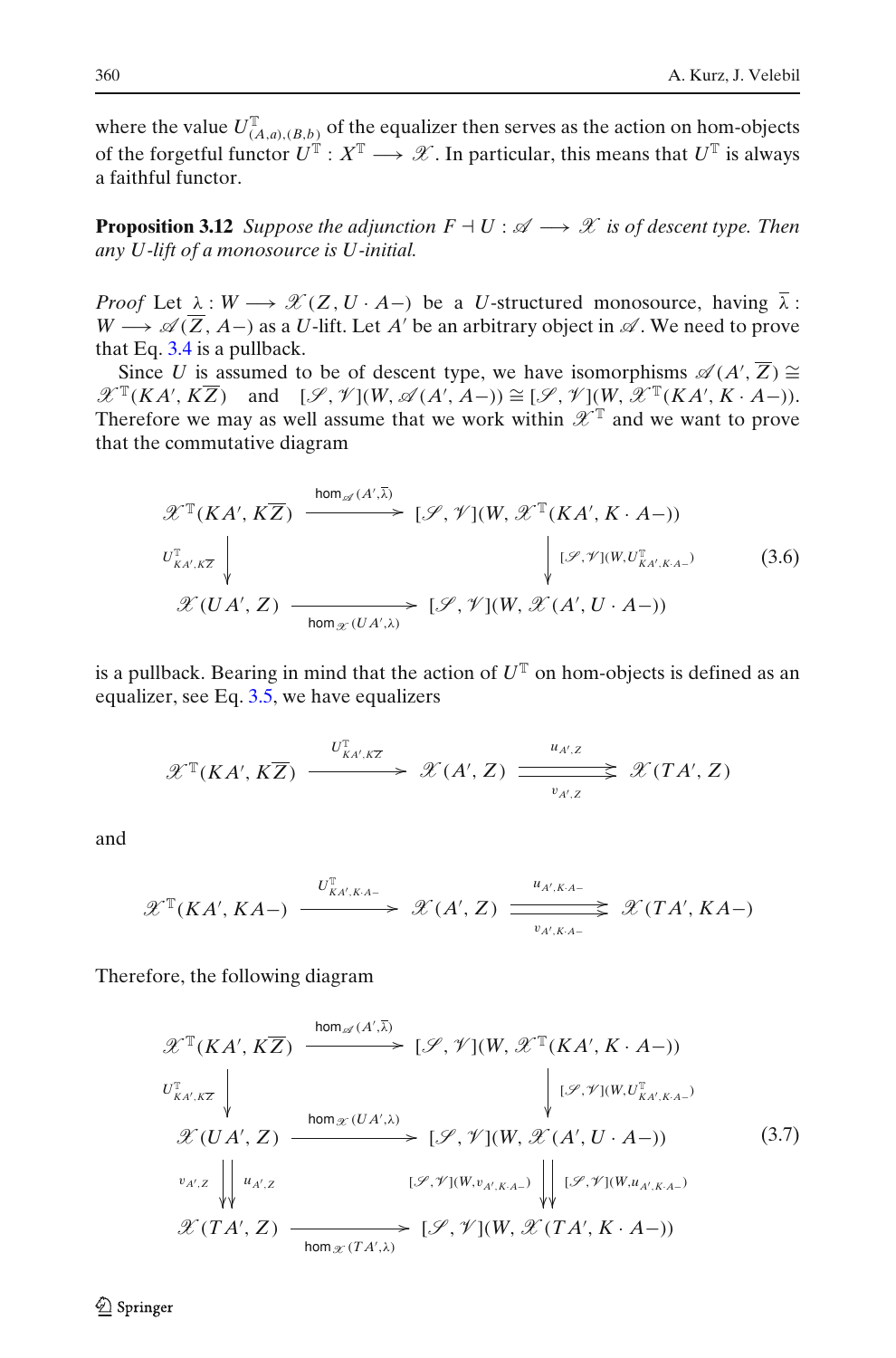<span id="page-12-0"></span>commutes (the lower rectangle serially). Now, given a commutative square

$$
S \longrightarrow \mathcal{G} \longrightarrow [\mathcal{S}, \mathcal{V}](W, \mathcal{X}^{\mathbb{T}}(KA', K \cdot A-))
$$
\n
$$
\downarrow \qquad \qquad \downarrow \qquad \qquad [\mathcal{S}, \mathcal{V}](W, U_{KA',KA-}^{\mathbb{T}}) \qquad (3.8)
$$
\n
$$
\mathcal{X}(UA', Z) \longrightarrow \text{hom}_{\mathcal{X}}(UA', \lambda) \qquad [\mathcal{S}, \mathcal{V}](W, \mathcal{X}(A', U \cdot A-))
$$

it is easy to deduce from Eq. [3.7](#page-11-0) and the fact that  $\lambda$  is a monosource that *h* equalizes  $u_{A',Z}$ ,  $v_{A',Z}$ . The unique  $f: S \longrightarrow \mathscr{X}^{\mathbb{T}}(KA', K\overline{Z})$  from the definition of an equalizer then serves as a witness that Eq. [3.6](#page-11-0) is indeed a pullback.  $\Box$ 

*Remark 3.13* The *U*-initiality of a *U*-lift  $\overline{\lambda}: W \longrightarrow \mathcal{A}(\overline{Z}, A-)$  of  $\lambda: W \longrightarrow$  $\mathscr{X}(Z, U \cdot A-)$  allows us to define certain morphisms in  $\mathscr{A}_o$  by the universal property of pullbacks.

For example, to define  $h: I \longrightarrow \mathscr{A}(A', \overline{Z})$ , it suffices to give a commutative square

$$
I \longrightarrow [\mathcal{S}, \mathcal{V}](W, \mathcal{A}(A', A-))
$$
  
\n
$$
\downarrow \qquad \qquad [\mathcal{S}, \mathcal{V}](W, \mathcal{A}(A', A-))
$$
  
\n
$$
\mathcal{X}(UA', Z) \longrightarrow \text{hom}_{\mathcal{X}}(UA', \mathcal{V}) [\mathcal{S}, \mathcal{V}](W, \mathcal{X}(UA', U \cdot A-))
$$

#### **4 Enriched Logical Connections**

The concept of dual adjunctions will be essential for us. Namely, we will be interested in dual adjunctions that are generated by a special object "living" in both categories that is, therefore, called a *schizophrenic object*. Let us remark that not all dual adjunctions are induced by schizophrenic objects, see [\[18\]](#page-28-0) or [\[10\]](#page-28-0) for more details. The adjunctions that do arise in such a way seem to bear an essence of logic (in a rather broad sense). We will call such adjunctions *logical connections* and study them in full generality of enriched category theory in this section.

#### *The Basic Setting*

**Assumption 4.1** We fix two small categories  $\mathscr A$  and  $\mathscr S$  and call them *categories of sorts* (for "algebras" and "spaces", respectively.)

We furthermore fix categories Alg and Spa that are both equipped with *faithful* (generalized) representable functors

$$
U = \widetilde{A}_0 : \text{Alg} \longrightarrow [\mathscr{A}, \mathscr{V}], \quad V = \widetilde{S}_0 : \text{Spa} \longrightarrow [\mathscr{S}, \mathscr{V}]
$$

for  $A_0: \mathcal{A}^{op} \longrightarrow$  Alg and  $S_0: \mathcal{S}^{op} \longrightarrow$  Spa.

Objects of Spa will be called *spaces*, objects of Alg will be called *algebras*.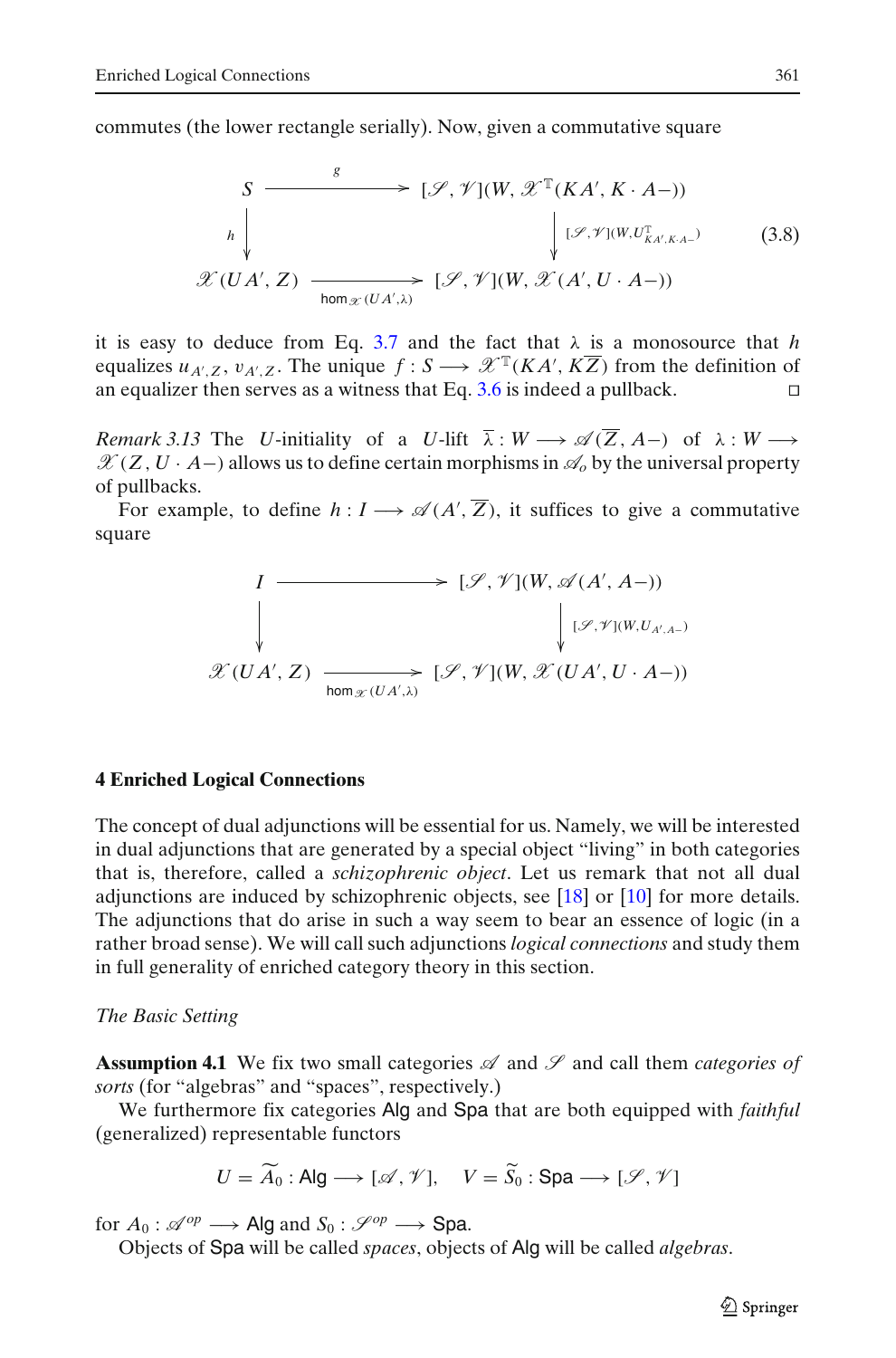<span id="page-13-0"></span>*Remark 4.2* We chose the above setting to allow the greatest possible flexibility for logical connections. Sometimes, one is interested in the case  $\mathscr{S} = \mathscr{A}$  (i.e., both "spaces" and "algebras" are sorted in the same way) or, even,  $\mathscr{S} = \mathscr{A} = \mathscr{I}$  where  $I$  denotes the unit category.

In the last case, we can identify the functors  $S_0$  and  $A_0$  with mere objects of Spa and Alg, respectively, postulating just the situation

$$
V = \text{Spa}(S_0, -) : \text{Spa} \longrightarrow \mathscr{V}, \quad U = \text{Alg}(A_0, -) : \text{Alg} \longrightarrow \mathscr{V}
$$

We first prove that, given the setting as in Assumption 4.1, there is an object "living in both Alg and Spa".

**Proposition 4.3** *Suppose there is an adjunction*

*Stone* - *Pred* : Spa*op* −→ Alg

 $Define \quad \Omega_{\text{Spa}} := Stone^{op} \cdot A_0^{op} : \mathscr{A} \longrightarrow \text{Spa} \quad and \quad \Omega_{\text{Alg}} := Pred \cdot S_0^{op} : \mathscr{S} \longrightarrow \text{Alg}.$ *Then the following hold:*

1. *There are natural isomorphisms in*



2. *There exists an isomorphism*

$$
\iota_{a,s}: \mathsf{Alg}(A_0(a), \Omega_{\mathsf{Alg}}(s)) \longrightarrow \mathsf{Spa}(S_0(s), \Omega_{\mathsf{Spa}}(a)) \tag{4.2}
$$

*natural in s and a.*

*Proof* Due to the adjunction *Stone*  $\rightarrow$  *Pred* : Spa<sup>op</sup>  $\rightarrow$  Alg we have isomorphisms

$$
\begin{aligned} \widetilde{\Omega_{\text{Spa}}^{op}}(X) &= \text{Spa}^{op}(\Omega_{\text{Spa}}^{op} -, X) = \text{Spa}^{op}(\text{Stone} \cdot A_0 -, X) \\ &\cong \text{Alg}(A_0 -, \text{Pred}X) = (U \cdot \text{Pred})(X) \end{aligned}
$$

natural in  $X$ , proving the existence of the isomorphism on the left of Eq. 4.1.

Analogously, but now using the fact that  $Pred^{op} \to \text{Stone}^{op} \longrightarrow \text{Spa holds}$ , we have isomorphisms

$$
\Omega_{\text{Alg}}^{op}(A) = \text{Alg}^{op}(\Omega_{\text{Alg}}^{op}, A) = \text{Alg}^{op}(Pred^{op} \cdot S_0-, A)
$$

$$
\cong \text{Spa}(S_0-, \text{Stone}^{op} A) = (V \cdot \text{Stone}^{op})(A)
$$

natural in *A*, proving the existence of the isomorphism on the right of Eq. 4.1.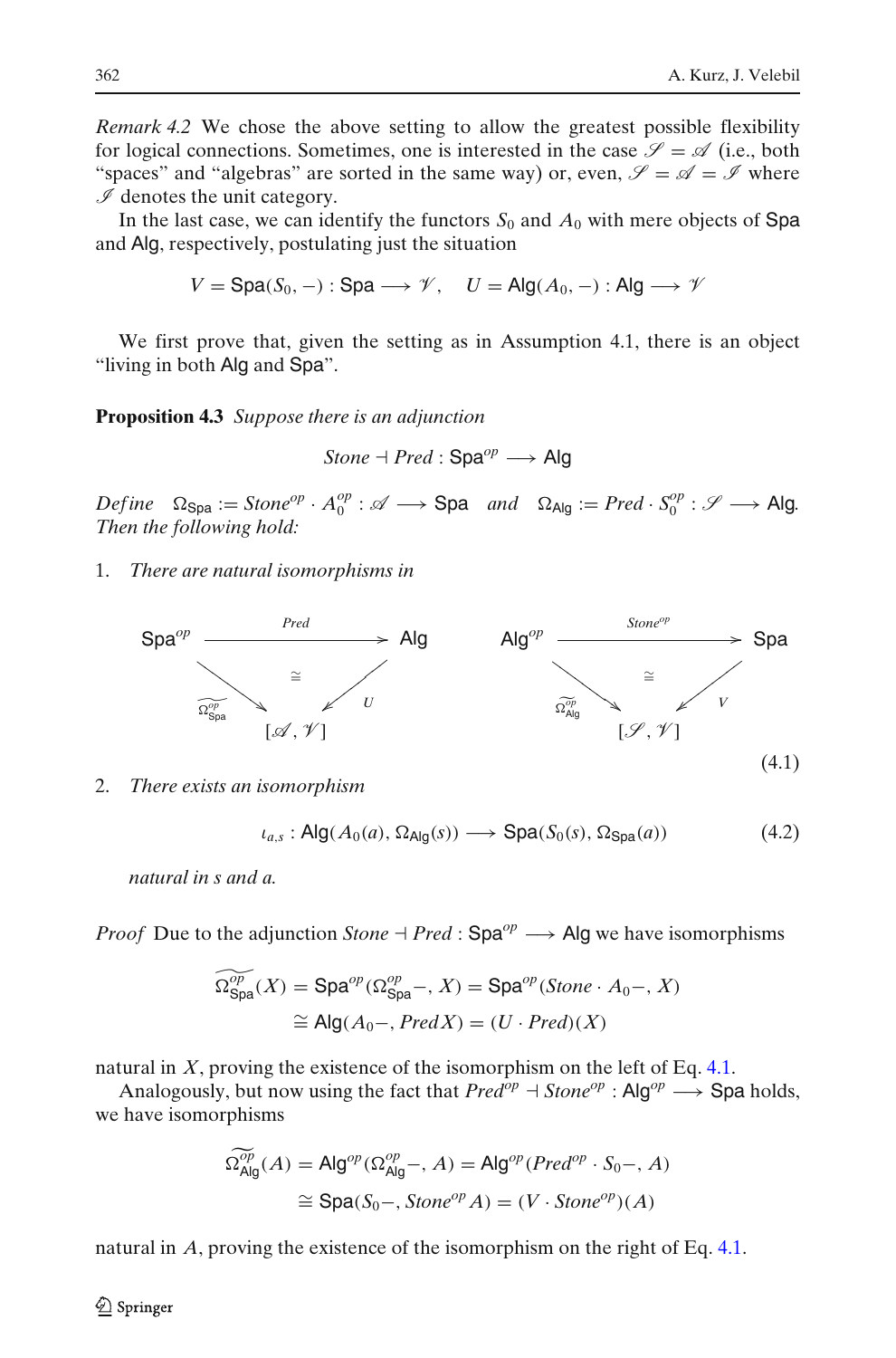In particular, we have

$$
\begin{aligned} \mathsf{Alg}(A_0(a), \Omega_{\mathsf{Alg}}(s)) &= \mathsf{Alg}(A_0(a), \mathit{Pred} \cdot S_0^{op}(s)) \cong \mathsf{Spa}^{op}(\mathit{Stone} \cdot A_0(a), S_0^{op}(s)) \\ &= \mathsf{Spa}(S_0(s), \mathit{Stone}^{op} \cdot A_0^{op}(a)) = \mathsf{Spa}(S_0(s), \Omega_{\mathsf{Spa}}(a)) \end{aligned}
$$

naturally in *s* and *a*.

*Remark 4.4* Let us analyze the natural isomorphism ι of Proposition 4.3. It asserts that, given the adjunction  $Stone + Pred : Spa^{op} \longrightarrow Alg$ , there exists a functor

 $\Omega : \mathscr{S} \otimes \mathscr{A} \longrightarrow \mathscr{V}$ 

such that, in the following diagrams, there exist functors denoted by dotted arrows



This is the many-sorted variant of the case when the category of sorts  $\mathscr S$  is the unit category  $\mathscr{I}$ , i.e., in the case when there is just one sort. Then  $\Omega$  is identified with a mere object in  $\mathcal V$  that has both the structure of a "space" and an "algebra". See also Example 5.1 below.

In fact, the isomorphism ι of Proposition 4.3 also allows us to "interchange" *U*structured and *V*-structured sources having their bases formed on  $\Omega.$  More precisely, the following result holds.

**Lemma 4.5** (Interchange Lemma) *There is an isomorphism*

$$
[\mathscr{A}, \mathscr{V}](W, [\mathscr{S}, \mathscr{V}](W', V \cdot \Omega_{\text{Spa}}-)) \cong [\mathscr{S}, \mathscr{V}](W', [\mathscr{A}, \mathscr{V}](W, U \cdot \Omega_{\text{Alg}}-))
$$

*natural W and W .*

*Proof* Let us compute

$$
[\mathscr{A}, \mathscr{V}](W, [\mathscr{S}, \mathscr{V}](W', V \cdot \Omega_{\text{Spa}} -)) \cong \int_{a} \int_{s} [W(a), [W'(s), \text{Spa}(S_{0}(s), \Omega_{\text{Spa}}(a))]]
$$
  

$$
\cong \int_{s} \int_{a} [W'(s), [W(a), \text{Alg}(A_{0}(a), \Omega_{\text{Alg}}(s))]]
$$
  

$$
\cong [\mathscr{S}, \mathscr{V}](W', [\mathscr{A}, \mathscr{V}](W, U \cdot \Omega_{\text{Alg}} -))
$$

where the second isomorphism is due to the isomorphism

$$
\iota_{a,s}: \mathsf{Alg}(A_0(a), \Omega_{\mathsf{Alg}}(s)) \longrightarrow \mathsf{Spa}(S_0(s), \Omega_{\mathsf{Spa}}(a))
$$

and the Fubini Theorem for ends.

 $\mathcal{D}$  Springer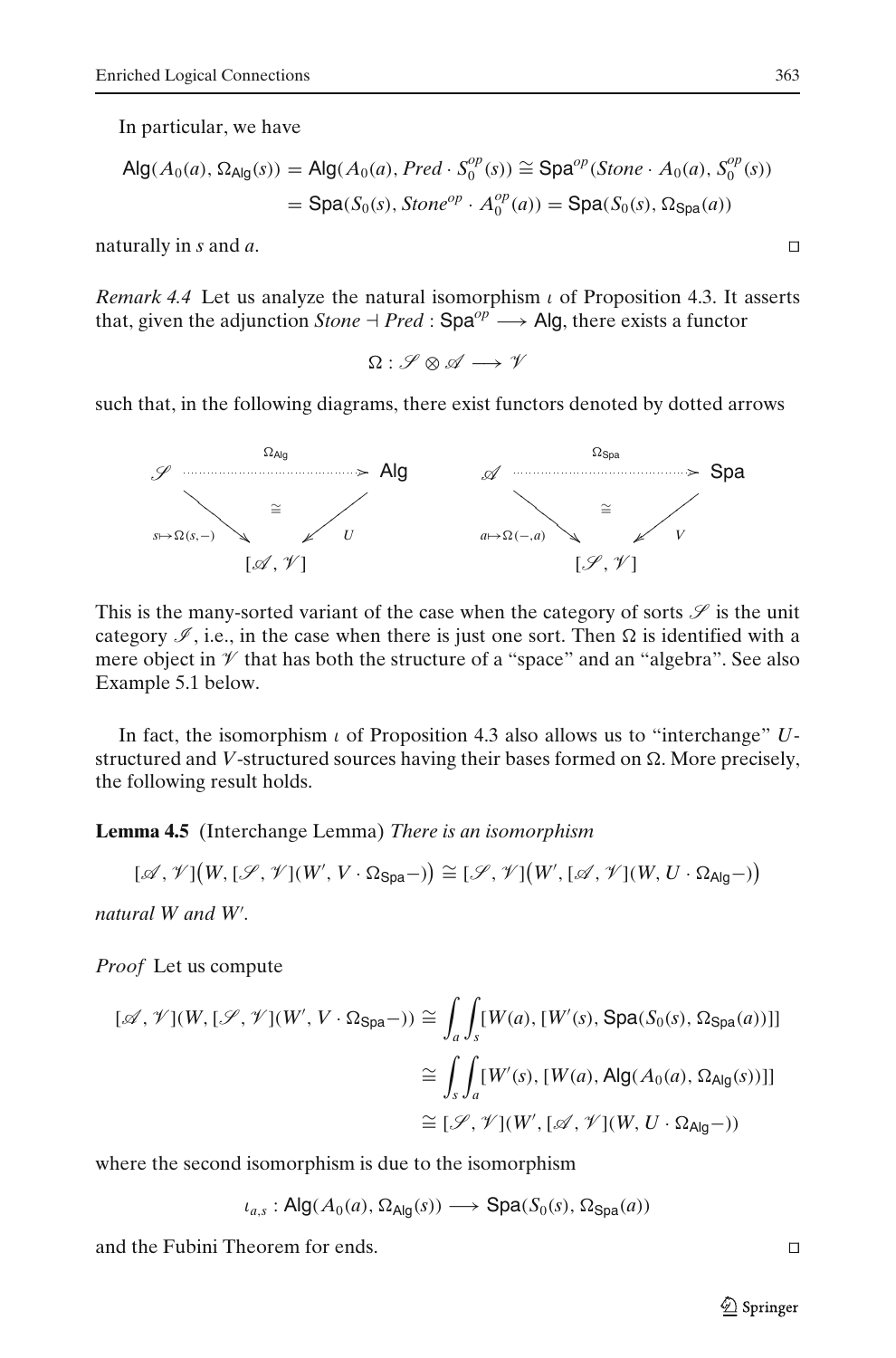<span id="page-15-0"></span>*Remark 4.6* In fact, there is a natural common "underlying" object

$$
[\mathcal{S}\otimes\mathcal{A},\mathcal{V}](W'\square W,\Omega)
$$

to both

$$
[\mathscr{A}, \mathscr{V}](W, [\mathscr{S}, \mathscr{V}](W', V \cdot \Omega_{\text{Spa}}-)) \quad \text{and} \quad [\mathscr{S}, \mathscr{V}](W', [\mathscr{A}, \mathscr{V}](W, U \cdot \Omega_{\text{Alg}}-))
$$

where  $W' \square W : \mathscr{S} \otimes \mathscr{A} \longrightarrow \mathscr{V}$  is the functor mapping  $(s, a)$  to  $W'(s) \otimes W(a)$ .

More precisely, we have the following isomorphism

$$
[\mathcal{S}, \mathcal{V}](W', [\mathcal{A}, \mathcal{V}](W, U \cdot \Omega_{\text{Alg}} -)) \cong \int_{s} \int_{a} [W'(s), [W(a), \text{Alg}(A_{0}(a), \Omega_{\text{Alg}}(s))]]
$$
  

$$
\cong \int_{(s,a)} [W'(s) \otimes W(a), \Omega(s, a)]
$$
  

$$
\cong [\mathcal{S} \otimes \mathcal{A}, \mathcal{V}](W' \square W, \Omega)
$$

*Canonical Sources* The Interchange Lemma 4.5 will allow us to define the structured sources whose initial lifts along *U* and *V* we will study.

**Assumption 4.7** Suppose that  $\Omega_{\text{Spa}} : \mathcal{A}^{op} \longrightarrow \text{Spa}$  and  $\Omega_{\text{Alg}} : \mathcal{S}^{op} \longrightarrow \text{Alg}$  are given such that there exists an isomorphism

$$
\iota_{a,s}: \mathsf{Alg}(A_0(a), \Omega_{\mathsf{Alg}}(s)) \longrightarrow \mathsf{Spa}(S_0(s), \Omega_{\mathsf{Spa}}(a)) \tag{4.3}
$$

natural in *s* and *a*.

*Notation 4.8* Let us consider, for each *A* in Alg, the action

$$
U_{A,\Omega_{\text{Alg}-}} : \text{Alg}(A,\Omega_{\text{Alg}-}) \longrightarrow [\mathscr{A},\mathscr{V}](UA,U\cdot \Omega_{\text{Alg}-})
$$

of the forgetful functor *U* : Alg  $\rightarrow$  [ $\mathcal{A}, \mathcal{V}$ ]. Due to Lemma 4.5 this defines

$$
\alpha_A: UA \longrightarrow [\mathscr{S}, \mathscr{V}]\left(\Omega_{\text{Alg}}^{\widetilde{op}}(A), V \cdot \Omega_{\text{Spa}}-\right) \tag{4.4}
$$

Analogously, we define, for each *X* in Spa

$$
\sigma_X: VX \longrightarrow [\mathscr{A}, \mathscr{V}]\left(\widetilde{\Omega_{\text{Spa}}^{op}}(X), U \cdot \Omega_{\text{Alg}}\right) \tag{4.5}
$$

using

$$
V_{X,\Omega_{\operatorname{Spa}-}}:\operatorname{Spa}(X,\Omega_{\operatorname{Spa}-})\longrightarrow [\mathscr{S},\mathscr{V}](VX,V\cdot\Omega_{\operatorname{Spa}-})
$$

at the start of its formation.

*Remark 4.9* Let us unravel the construction of  $\alpha_A$  to see that our definition coincides with the definition of canonical sources in [\[18](#page-28-0)].

For each *a* in  $\mathscr A$ , *s* in  $\mathscr S$ , we consider the action

$$
U_{A,\Omega_{\text{Alg}}(s)}:\text{Alg}(A,\Omega_{\text{Alg}}(s))\longrightarrow [\mathscr{A},\mathscr{V}](\text{Alg}(A_0(a),A),\text{Alg}(A_0(a),\Omega_{\text{Alg}}(s))
$$

 $\mathcal{D}$  Springer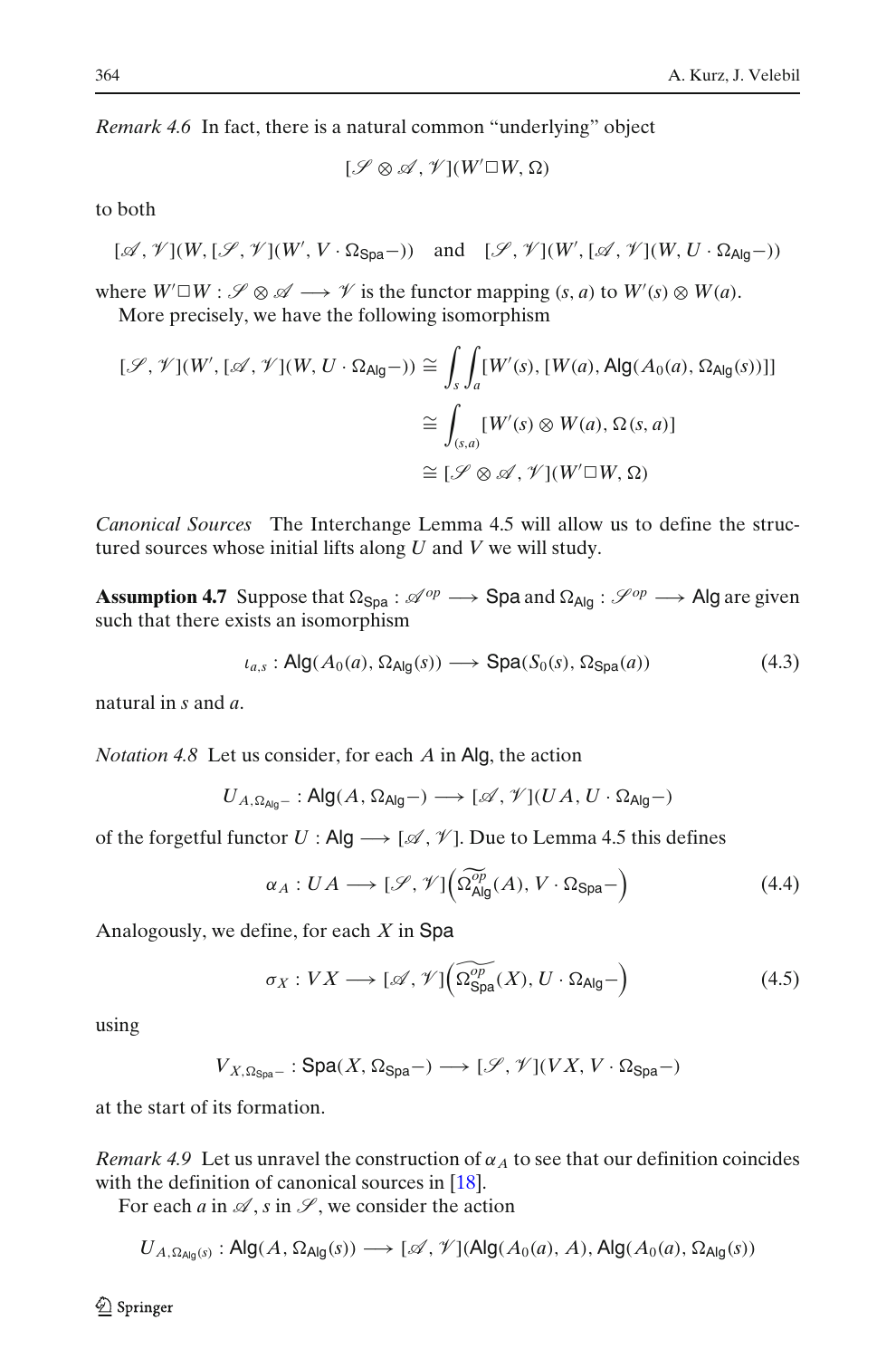that is simply the transpose of the composition morphism

$$
\mathsf{Alg}(A_0(a), A) \otimes \mathsf{Alg}(A, \Omega_{\mathsf{Alg}}(s)) \xrightarrow{\text{comp}} \mathsf{Alg}(A_0(a), \Omega_{\mathsf{Alg}}(s))
$$

The Interchange Lemma 4.5 now forces us to consider the composite

$$
\mathsf{Alg}(A_0(a),A)\otimes\mathsf{Alg}(A,\Omega_{\mathsf{Alg}}(s))\xrightarrow{comp}\mathsf{Alg}(A_0(a),\Omega_{\mathsf{Alg}}(s))\xrightarrow{\iota_{a,s}}\mathsf{Spa}(S_0(s),\Omega_{\mathsf{Spa}}(a))
$$

and its transpose

$$
\alpha_{A,a,s}: \mathsf{Alg}(A_0(a), A) \longrightarrow [\mathsf{Alg}(A, \Omega_{\mathsf{Alg}}(s)), \mathsf{Spa}(S_0(s), \Omega_{\mathsf{Spa}}(a))]
$$

under  $-$  ⊗ Alg(*A*, Ω<sub>Alg</sub>(*s*))  $\dashv$  [Alg(*A*, Ω<sub>Alg</sub>(*s*)), -]. Observe that the right-hand side of the above is dinatural in *s*, hence to give the above morphism is the same thing as to give

$$
\alpha_{A,a}: \mathsf{Alg}(A_0(a), A) \longrightarrow \int_s [\mathsf{Alg}(A, \Omega_{\mathsf{Alg}}(s)), \mathsf{Spa}(S_0(s), \Omega_{\mathsf{Spa}}(a))]
$$

which can be written down as

$$
\alpha_{A,a}: \mathsf{Alg}(A_0(a), A) \longrightarrow [\mathscr{S}, \mathscr{V}](\mathsf{Alg}(A, \Omega_{\mathsf{Alg}}-), \mathsf{Spa}(S_0-, \Omega_{\mathsf{Spa}}(a)))
$$

Furthermore, since  $\text{Alg}(A_0(a), A) = U(A)(a)$  and  $\text{Spa}(S_0-, \Omega_{\text{Spa}}(a)) = (V \cdot \Omega_{\text{Spa}})$ (*a*), we see that we have defined a *V*-structured source

$$
\alpha_{A,a}: U(A)(a) \longrightarrow [\mathcal{S}, \mathcal{V}](\mathsf{Alg}(A, \Omega_{\mathsf{Alg}}-), (V \cdot \Omega_{\mathsf{Spa}})(a))
$$

naturally in *a*. This is

$$
\alpha_A: U(A) \longrightarrow [\mathscr{S}, \mathscr{V}](\widetilde{\Omega_{\text{Alg}}^{\text{op}}}(A), V \cdot \Omega_{\text{Spa}}-)
$$

from Eq. [4.4](#page-15-0) and the previous considerations showed that this definition is indeed precisely the definition of a canonical source in [\[18](#page-28-0)].

Compare the following lemma with Remark 1.5 of [\[18](#page-28-0)].

**Lemma 4.10** *All canonical sources*  $\alpha_A$  *and*  $\sigma_X$  *are monosources.* 

*Proof* We prove that  $\alpha_A : UA \longrightarrow [\mathcal{S}, \mathcal{V}](\Omega_{\text{Alg}}^{\overline{op}}(A), V \cdot \Omega_{\text{Spa}}-)$  is a monosource, the reasoning for proving that every  $\sigma_X$  is a monosource is similar. By Definition 3.10 we have to prove that, for every *Z* in  $[\mathscr{S}, \mathscr{V}]$ , the morphism

$$
\textup{hom}_{[\mathscr{S},\mathscr{V}]}(Z,\alpha_A): [\mathscr{S},\mathscr{V}]\Big(Z,\widetilde{\Omega_{\textup{Alg}}^{op}}(A)\Big) \longrightarrow [\mathscr{A},\mathscr{V}](UA,[\mathscr{S},\mathscr{V}](Z,V\cdot\Omega_{\textup{Spa}}-))
$$

is a monomorphism in  $\mathcal{V}_o$ .

By Lemma 4.5 we know that

$$
[{\mathscr A},{\mathscr V}](UA,[{\mathscr S},{\mathscr V}](Z,V\cdot\Omega_{\operatorname{Spa}}-))\cong [{\mathscr S},{\mathscr V}](Z,[{\mathscr A},{\mathscr V}](UA,U\cdot\Omega_{\operatorname{Alg}}-))
$$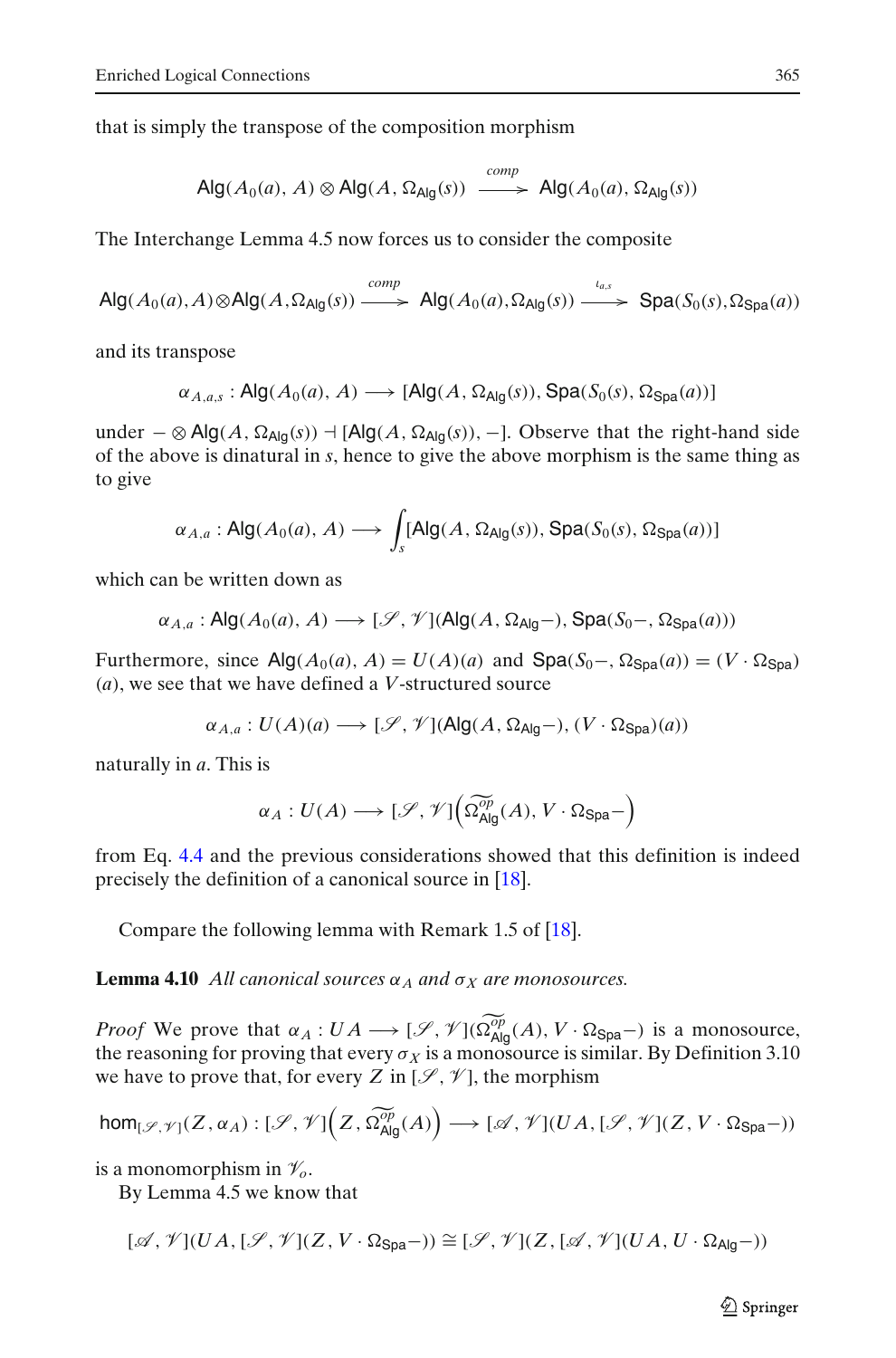holds. Furthermore we will use that

$$
[\mathscr{S},\mathscr{V}]\Big(Z,\widetilde{\Omega^{\text{op}}_{\text{Alg}}}(A)\Big)=[\mathscr{S},\mathscr{V}](Z,\text{Alg}(A,\Omega_{\text{Alg}}-))
$$

holds.

Then the above morphism hom<sub> $\mathcal{V}(\mathcal{Z}, \alpha_A)$  is just the action</sub>

$$
[\mathcal{S}, \mathcal{V}](Z, U_{A, \Omega_{\text{Alg}}}) : [\mathcal{S}, \mathcal{V}](Z, \text{Alg}(A, \Omega_{\text{Alg}} -))
$$
  

$$
\longrightarrow [\mathcal{S}, \mathcal{V}](Z, [\mathcal{A}, \mathcal{V}](UA, U \cdot \Omega_{\text{Alg}} -))
$$

and that is a monomorphism, since U is assumed to be faithful.  $\Box$ 

*Remark 4.11* In the one-sorted case when  $\mathcal{S} = \mathcal{A} = \mathcal{I}$ , the above definitions take the following form: For each *A* in Alg we define

$$
\alpha_A: UA \longrightarrow [Alg(A, \Omega_{Alg}), V\Omega_{Spa}] \tag{4.6}
$$

as the transpose under  $-\otimes$  Alg(*A*,  $\Omega_{\text{Alg}}$ )  $\neg$  [Alg(*A*,  $\Omega_{\text{Alg}}$ ),  $\neg$ ] of the composite

$$
\mathsf{Alg}(A_0, A) \otimes \mathsf{Alg}(A, \Omega_{\mathsf{Alg}}) \xrightarrow{\text{comp}} \mathsf{Alg}(A_0, \Omega_{\mathsf{Alg}}) \xrightarrow{\iota} \mathsf{Spa}(S_0, \Omega_{\mathsf{Spa}})
$$

Analogously, we define, for each *X* in Spa

$$
\sigma_X: VX \longrightarrow [\text{Spa}(X, \Omega_{\text{Spa}}), U\Omega_{\text{Alg}}] \tag{4.7}
$$

as the transpose under  $-\otimes$  Spa $(X, \Omega_{Spa})$   $\dashv$  [Spa $(X, \Omega_{Spa})$ ,  $\dashv$ ] of the composite

$$
\text{Spa}(S_0, X) \otimes \text{Spa}(X, \Omega_{\text{Spa}}) \xrightarrow{comp} \text{Spa}(S_0, \Omega_{\text{Spa}}) \xrightarrow{\iota^{-1}} \text{Alg}(A_0, \Omega_{\text{Alg}})
$$

Observe that isomorphisms (Eq. [4.1\)](#page-13-0) assert that, in the presence of the adjunction *Stone*  $\exists$  *Pred*, both  $\alpha_A$  and  $\sigma_X$  have lifts, functorial in *A* and *X*, respectively.

More precisely, we can define

$$
\overline{\alpha}_A: UA \longrightarrow \text{Spa}(StoneA, \Omega_{\text{Spa}})
$$

to be the action of *Stone* on hom-objects, since, by our assumptions and the definition of  $\Omega$ <sub>Spa</sub>, the equalities

$$
UA = Alg(A_0, A)
$$
 and  $Spa(Stone A, \Omega_{Spa}) = Spa(Stone A, Stone A_0)$ 

hold. Then the isomorphism from the right-hand side of Eq. [4.1](#page-13-0) asserts that  $\bar{\alpha}_A$  is a *V*-lift. The *U*-lift  $\overline{\sigma}_X$  of  $\sigma_X$  can be defined similarly.

This is exactly what Porst and Tholen call a *weak schizophrenic object*, see Conditions (WSO1) and (WSO2) in [\[18\]](#page-28-0).

We define now weak schizophrenic and schizophrenic objects in our manysorted setting. Since mere objects need to be replaced by functors of the form  $Ω: \mathscr{S} \otimes \mathscr{A} \longrightarrow \mathscr{V}$  and since functors of this form are called *modules* (or *profunctors* or *distributors*) and denoted as  $\Omega$ :  $\mathcal{S}^{op} \longrightarrow \mathcal{A}$  we will call them (weak) schizophrenic *modules*.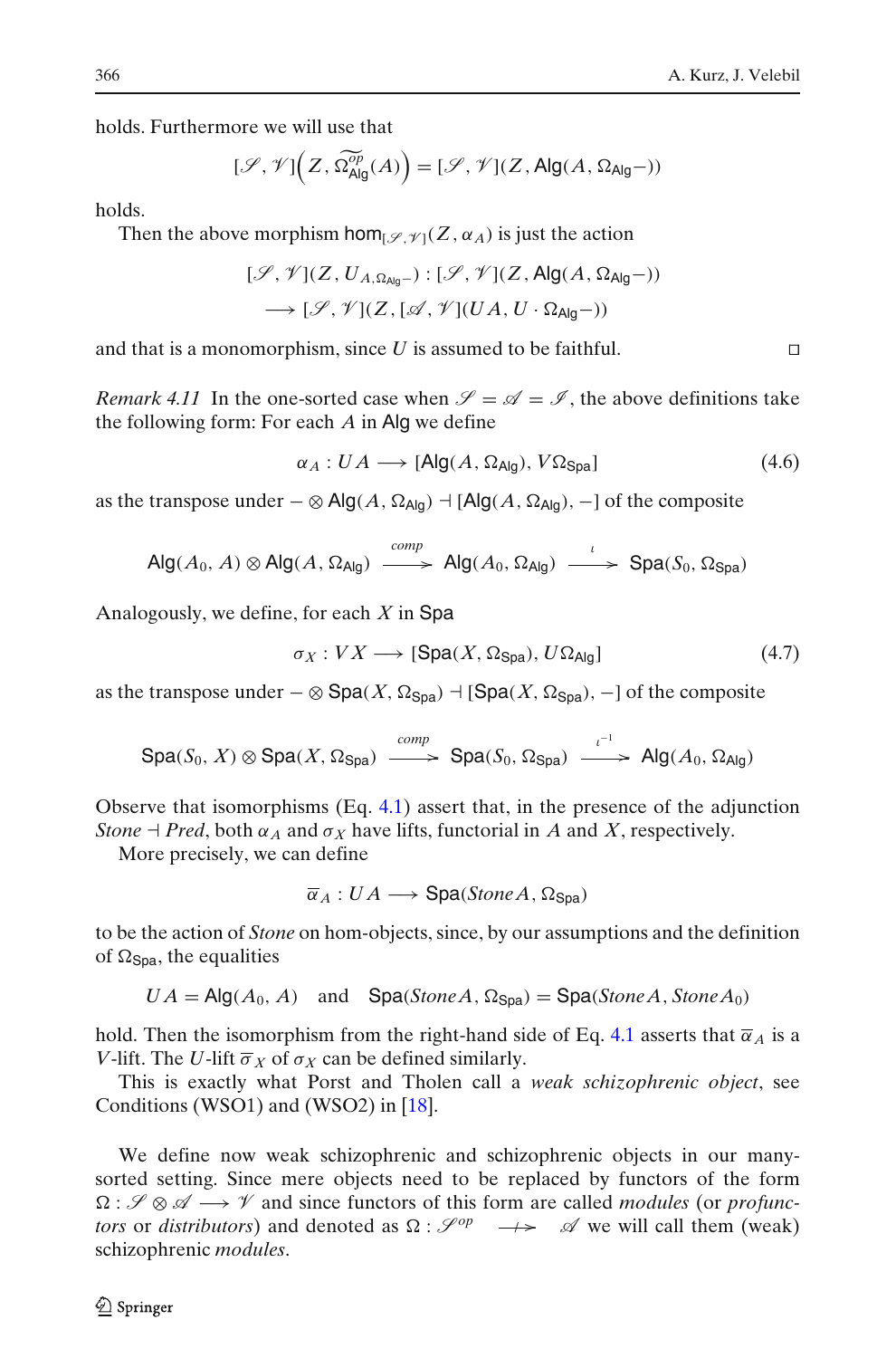**Definition 4.12** A triple ( $\Omega$ <sub>Spa</sub>,  $\Omega$ <sub>Alg</sub>, *i*) as in Eq. [4.3](#page-15-0) is called

1. A *weak schizophrenic module* provided that the following two conditions hold: (WSO1) Every *V*-structured source

$$
\alpha_A:UA\longrightarrow [\mathscr{S},\mathscr{V}]\Big(\widetilde{\Omega_{\text{Alg}}^{op}}(A),V\cdot \Omega_{\text{Spa}}-\Big)
$$

has a functorial *V*-lift

$$
\overline{\alpha}_A: UA \longrightarrow \text{Spa}(StoneA, \Omega_{\text{Spa}}-)
$$

(WSO2) Every *U*-structured source

$$
\sigma_X:VX\longrightarrow [\mathscr{A},\mathscr{V}]\Big(\widetilde{\Omega_\mathrm{Spa}^{op}}(X),U\cdot\Omega_{\mathrm{Alg}}-\Big)
$$

has a functorial *U*-lift

$$
\overline{\sigma}_X:VX\longrightarrow\mathsf{Alg}(PredX,\Omega_{\mathsf{Alg}}-)
$$

- 2. A *schizophrenic module* provided that the following two conditions hold:
	- (SO1) Every *V*-structured source

$$
\alpha_A: UA \longrightarrow [\mathscr{S}, \mathscr{V}]\Big(\widetilde{\Omega_{\text{Alg}}^{op}}(A), V \cdot \Omega_{\text{Spa}}-\Big)
$$

has a *V*-initial lift

$$
\overline{\alpha}_A: UA \longrightarrow \text{Spa}(StoneA, \Omega_{\text{Spa}}-)
$$

(SO2) Every *U*-structured source

$$
\sigma_X:VX\longrightarrow [\mathscr{A},\mathscr{V}]\Big(\widetilde{\Omega_\mathrm{Spa}^{op}}(X),U\cdot\Omega_{\mathrm{Alg}}-\Big)
$$

has a *U*-initial lift

$$
\overline{\sigma}_X:VX\longrightarrow\mathsf{Alg}(PredX,\Omega_{\mathsf{Alg}}-)
$$

*Remark 4.13* Proposition 4.3 asserts that every adjunction *Stone*  $\rightarrow$  *Pred* : Spa<sup>op</sup>  $\rightarrow$ Alg gives rise to a weak schizophrenic module. The reasoning is similar to the discussion of the Set-case in Remark 4.11.

*Remark 4.14* In case both *V* : Spa  $\rightarrow$  [ $\mathscr{S}, \mathscr{V}$ ] and *U* : Alg  $\rightarrow$  [ $\mathscr{A}, \mathscr{V}$ ] are of descent type, every weak schizophrenic module  $\Omega : \mathscr{S} \otimes \mathscr{A} \longrightarrow \mathscr{V}$  is schizophrenic. This follows from Proposition 3.12 and Lemma 4.10 above.

*Remark 4.15* In anticipation of Theorem 4.16 we denoted the object-assignments

 $A \mapsto$  *Stone A*,  $X \mapsto$  *Pred X* 

of initial lifts as if they were functors. That the assignments are indeed functorial is proved in Theorem 4.16 below.

**Theorem 4.16** *Every schizophrenic module* (Ω<sub>Spa</sub>, Ω<sub>Alg</sub>, *ι*) *induces adjoint functors*  $Stone + Pred : Spa<sup>op</sup> \longrightarrow Alg.$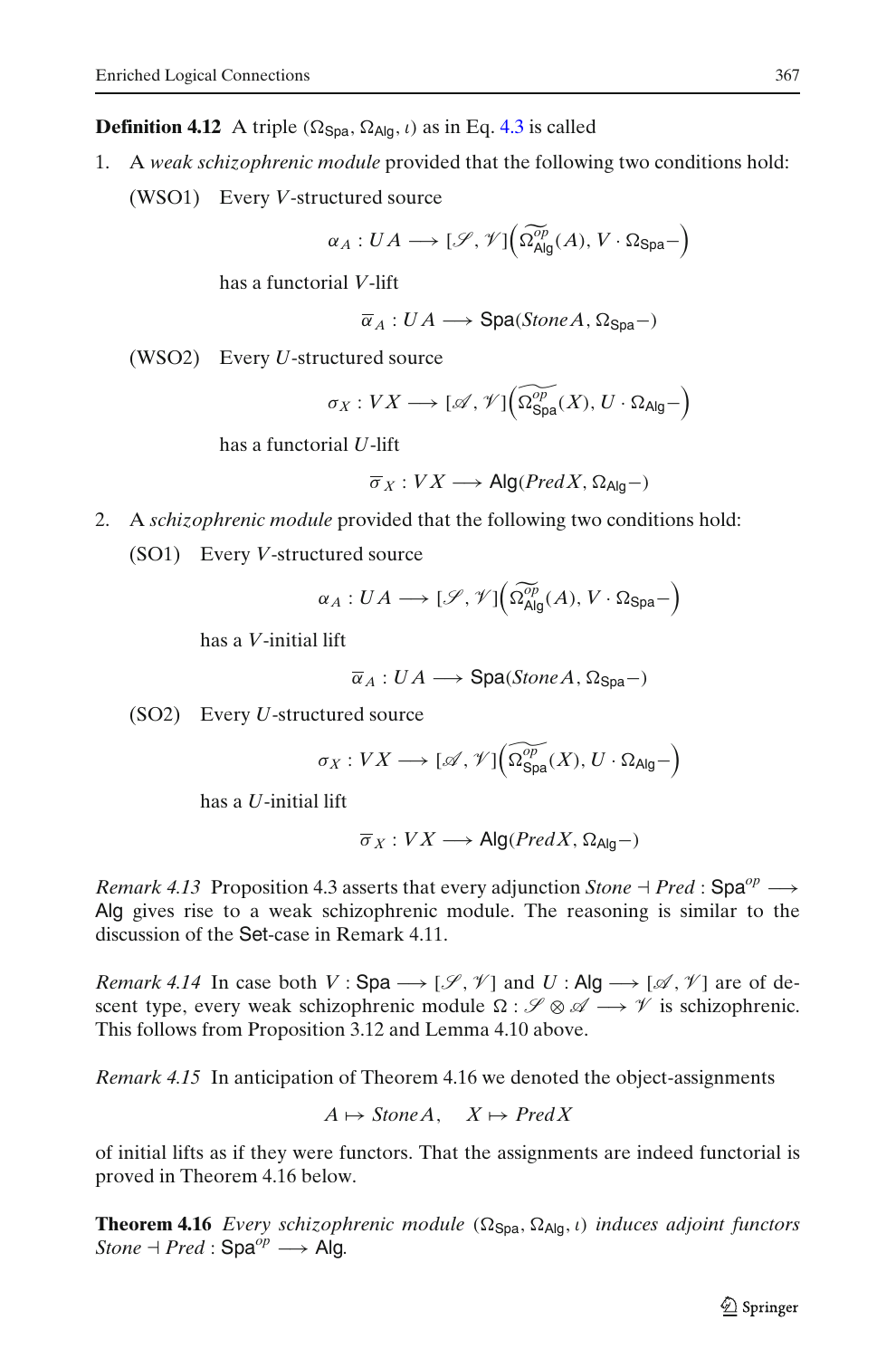*Proof* We divide the proof into several parts.

(1) Definition of *Stone* : Alg  $\longrightarrow$  Spa<sup>*op*</sup>. Put *Stone A* to be the vertex of a *V*-initial lift  $\bar{\alpha}_A: UA \longrightarrow \text{Spa}(StoneA, \Omega_{\text{Spa}}-)$  of  $\alpha_A$ , see Eq. [4.4.](#page-15-0) In particular, the following diagram



is a pullback in  $[\mathcal{A}, \mathcal{V}]_o$ , for every *X* in Spa. To define  $\text{Stone}_{A,A'} : \mathsf{Alg}(A, A') \longrightarrow \mathsf{Spa}(\text{Stone }A', \text{Stone }A)$ , put  $S := \text{Stone }A'$ in the above pullback and use the fact that the square

Alg(*A*,*A* ) -- *op* Alg *A*,*A* [A ,V ](*U A*,Spa(*StoneA* ,-Spa−)) [A ,V ](*U A*,*VStoneA*,-Spa−) [S ,V ](Alg(*A* ,-Alg−),Alg(*A*,-Alg−)) hom[S,<sup>V</sup> ](Alg(*A* ,-Alg−),α*A*) [A ,V ](*U A*,[S ,V ](Alg(*A* ,-Alg−),*V*·-Spa−))

commutes, where the upper horizontal arrow is the transpose of the composite

 $\mathsf{Alg}(A, A') \bullet \mathsf{Alg}(A_0-, A) \longrightarrow \mathsf{Alg}(A_0-, A')$  $\frac{\overline{\alpha}_{A'}}{\longrightarrow}$  Spa(*StoneA'*,  $\Omega_{\text{Spa}}$ -)

-

under – • *UA*  $\exists$  [ $\mathscr{A}$ ,  $\mathscr{V}$ ](*UA*, −) (we use that *UA* = Alg( $A_0$ −,  $A$ )). We define  $\text{Stone}_{A,A'} : \mathsf{Alg}(A, A') \longrightarrow \mathsf{Spa}(\text{Stone }A', \text{Stone }A)$  to be the unique mediating morphism existing by the universal property of pullbacks. It is then easy to see that *Stone* is a functor. Namely, the commutativity of the following two diagrams

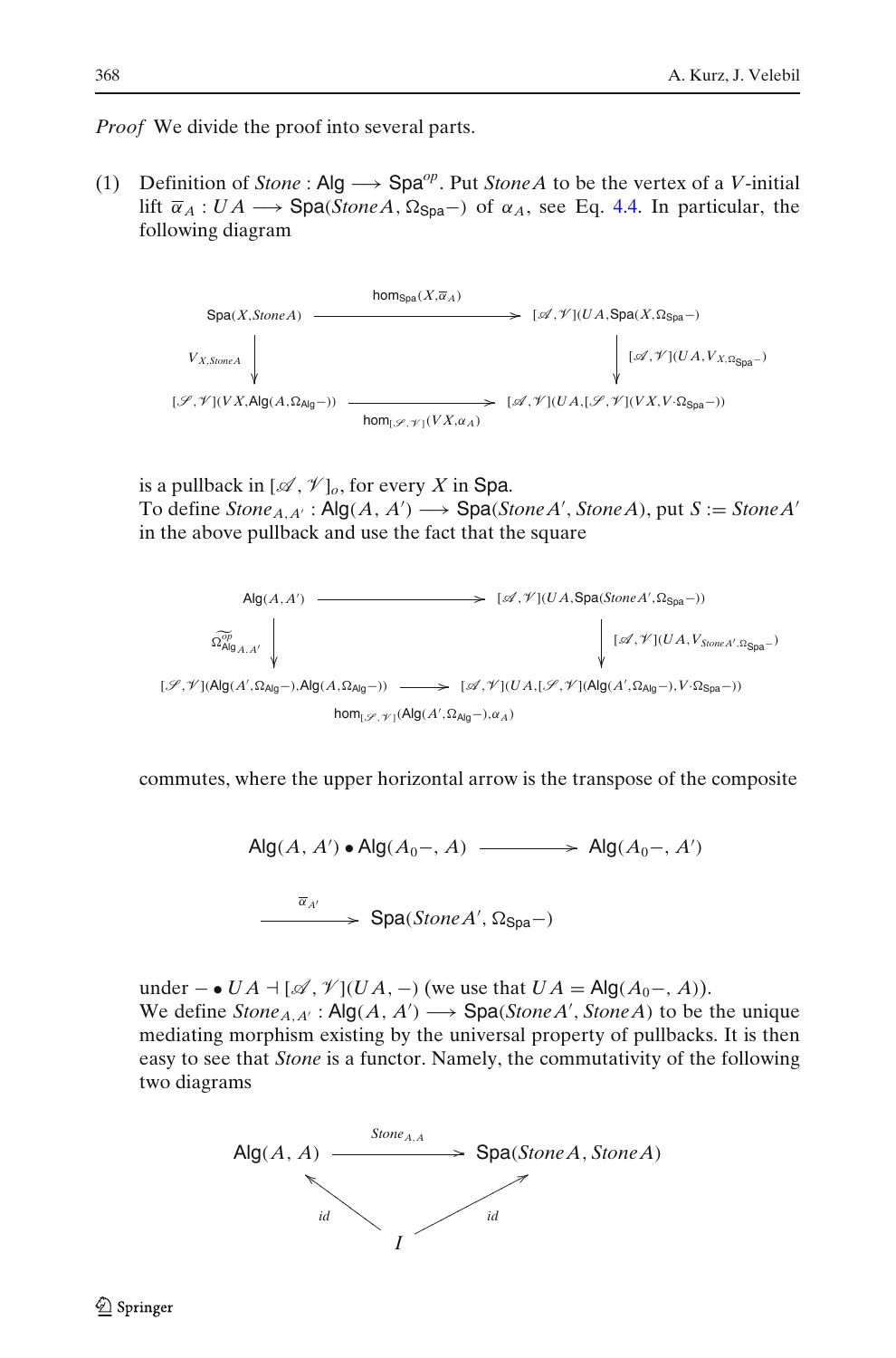and

$$
\begin{array}{ccc}\n\text{Stone}_{A,A'} \otimes \text{Stone}_{A',A''} & \\
\text{Alg}(A, A') \otimes \text{Alg}(A', A'') & \longrightarrow & \text{Spa}( \text{Stone } A', \text{Stone } A) \otimes \text{Spa}( \text{Stone } A'', \text{ Stone } A'') \\
\downarrow^{\text{comp}} & & \downarrow^{\text{comp}} \\
\text{Alg}(A, A'') & \longrightarrow & \text{Stone } A, \text{A''} & \\
\end{array}
$$

is verified using the universal property of pullbacks.

(2) Definition of  $\overrightarrow{Pred}$  : Spa<sup>op</sup>  $\longrightarrow$  Alg. We put *PredX* to be the vertex of a *U*initial lift  $\overline{\sigma}_X:VX\longrightarrow \mathsf{Alg}(PredX, \Omega_{\mathsf{Alg}}-)$  of  $\sigma_X,$  see Eq. [4.5.](#page-15-0) In particular, the following diagram

$$
\begin{array}{ccc}\n\text{Alg}(A, PredX) & \xrightarrow{\text{hom}_{\text{Alg}}(A, \overline{\sigma}_X)} & [\mathcal{S}, \mathcal{V}](VX, \text{Alg}(A, \Omega_{\text{Alg}} -)) \\
& U_{A, PredX} & \downarrow & \downarrow & \downarrow & \downarrow & \downarrow & \downarrow & \downarrow & \downarrow & \downarrow & \downarrow & \downarrow & \downarrow & \downarrow & \downarrow & \downarrow & \downarrow & \downarrow & \downarrow & \downarrow & \downarrow & \downarrow & \downarrow & \downarrow & \downarrow & \downarrow & \downarrow & \downarrow & \downarrow & \downarrow & \downarrow & \downarrow & \downarrow & \downarrow & \downarrow & \downarrow & \downarrow & \downarrow & \downarrow & \downarrow & \downarrow & \downarrow & \downarrow & \downarrow & \downarrow & \downarrow & \downarrow & \downarrow & \downarrow & \downarrow & \downarrow & \downarrow & \downarrow & \downarrow & \downarrow & \downarrow & \downarrow & \downarrow & \downarrow & \downarrow & \downarrow & \downarrow & \downarrow & \downarrow & \downarrow & \downarrow & \downarrow & \downarrow & \downarrow & \downarrow & \downarrow & \downarrow & \downarrow & \downarrow & \downarrow & \downarrow & \downarrow & \downarrow & \downarrow & \downarrow & \downarrow & \downarrow & \downarrow & \downarrow & \downarrow & \downarrow & \downarrow & \downarrow & \downarrow & \downarrow & \downarrow & \downarrow & \downarrow & \downarrow & \downarrow & \downarrow & \downarrow & \downarrow & \downarrow & \downarrow & \downarrow & \downarrow & \downarrow & \downarrow & \downarrow & \downarrow & \downarrow & \downarrow & \downarrow & \downarrow & \downarrow & \downarrow &
$$

is a pullback in  $[\mathcal{S}, \mathcal{V}]_o$ , for every *A* in Alg.

The action of *Pred* on hom-objects is defined by the universal property of pullbacks analogously to the definition of *Stone*.

 $(3)$  We establish that *Stone*  $\exists$  *Pred* holds. We need to prove the existence of morphisms

$$
\eta_A: I \longrightarrow \text{Alg}(A, Pred \cdot Stone A), \quad \varepsilon_X: I \longrightarrow \text{Spa}^{op}(\text{Stone} \cdot Pred X, X)
$$

prove their naturality and verify the triangle equalities, see Remark 2.9.

(a) Definition of  $\eta_A$ . Define  $\ulcorner \overline{\alpha}_A \urcorner : I \longrightarrow [\mathcal{A}, \mathcal{V}](UA, \text{Spa}(StoneA, \Omega_{\text{Spa}}-))$  to be the transpose of

$$
\overline{\alpha}_A: UA \longrightarrow \text{Spa}(StoneA, \Omega_{\text{Spa}}-)
$$

 $under - ∘ UA ⊥ [∞, ∅](UA, -).$ Analogously, define  $\ulcorner id \urcorner : I \longrightarrow [\mathcal{S}, \mathcal{V}](V \mathit{Stone } A, \mathsf{Alg}(A, \Omega_{\mathsf{Alg}}-))$  to be the transpose of the identity  $id$ : Alg( $A$ ,  $\Omega_{\text{Alg}}$ -)  $\longrightarrow$  Alg( $A$ ,  $\Omega_{\text{Alg}}$ -) under the adjunction  $-$  • Alg(*A*, Ω<sub>Alg</sub>)  $\exists$  [ $\mathcal{S}$ ,  $\mathcal{V}$ ](Alg(*A*, Ω<sub>Alg</sub>-) (we have used that *VStone A* =  $\text{Alg}(A, \Omega_{\text{Alg}}-)$  holds). Observe that the diagram

$$
I \longrightarrow [\mathcal{I}, \mathcal{V}](VStoneA, Alg(A, \Omega_{Alg} -))
$$
  
\n
$$
[\mathcal{A}, \mathcal{V}](UA, Sp_{a}(StoneA, \Omega_{Spa} -)) \longrightarrow [\mathcal{I}, \mathcal{V}](VStoneA, [A, \mathcal{V}](UA, U\Omega_{Alg} -))
$$
  
\n
$$
[A, \mathcal{V}](UA, Sp_{a}(StoneA, \Omega_{Spa} -)) \longrightarrow [\mathcal{I}, \mathcal{V}](VStoneA, [A, \mathcal{V}](UA, U\Omega_{Alg} -))
$$
  
\n
$$
hom_{[\mathcal{I}, \mathcal{V}]}(UA, \sigma_{SomeA})
$$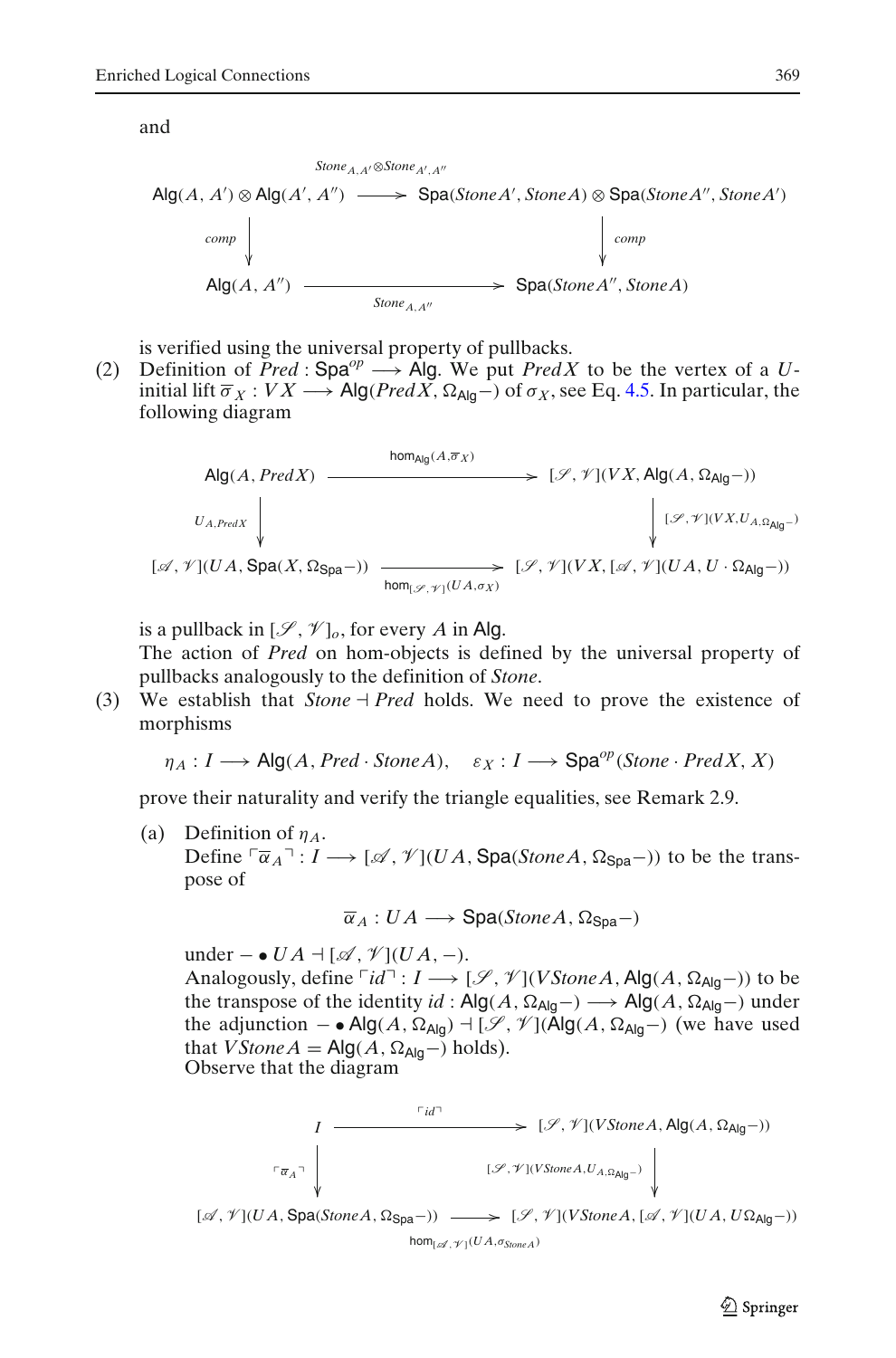<span id="page-21-0"></span>commutes (use the transpose under – • *VStone A*  $\exists$  [ $\mathscr{S}, \mathscr{V}$ ](*VStone A*, –) and the equality *V Stone A* =  $\mathsf{Alg}(A, \Omega_{\mathsf{Alg}}-)$ ).

Using the universal property of pullbacks we have defined  $\eta_A : I \longrightarrow$  $Alg(A, Pred \cdot StoneA)$ . Naturality of  $\eta_A$  is clear.

Observe that one of the defining properties of factorization through a pullback is the commutativity of the triangle



that is exactly (a many-sorted version of) Eq. 11 of [\[18\]](#page-28-0).

(b) Definition of  $\varepsilon_X : I \longrightarrow \text{Spa}(X, \text{Stone} \cdot \text{Pred}X)$  follows an analogous pattern as that of η*A*.

We will need an analogy of Eq. 13 of [\[18\]](#page-28-0) and that is, similarly to the above, expressed by commutativity of the triangle



(c) We prove that the triangle identities hold for  $\eta$  and  $\varepsilon$ . We only prove that  $\varepsilon_{Stone} \cdot Stone \eta = id$  holds in Spa<sup>op</sup>. The second triangle equality is verified similarly.

Equivalently, we want to prove the equality



holds in Spa, for every *A*.

Since  $V:$  Spa  $\longrightarrow$  [ $\mathscr{S}, \mathscr{V}$ ] is assumed to be faithful, it suffices to prove that

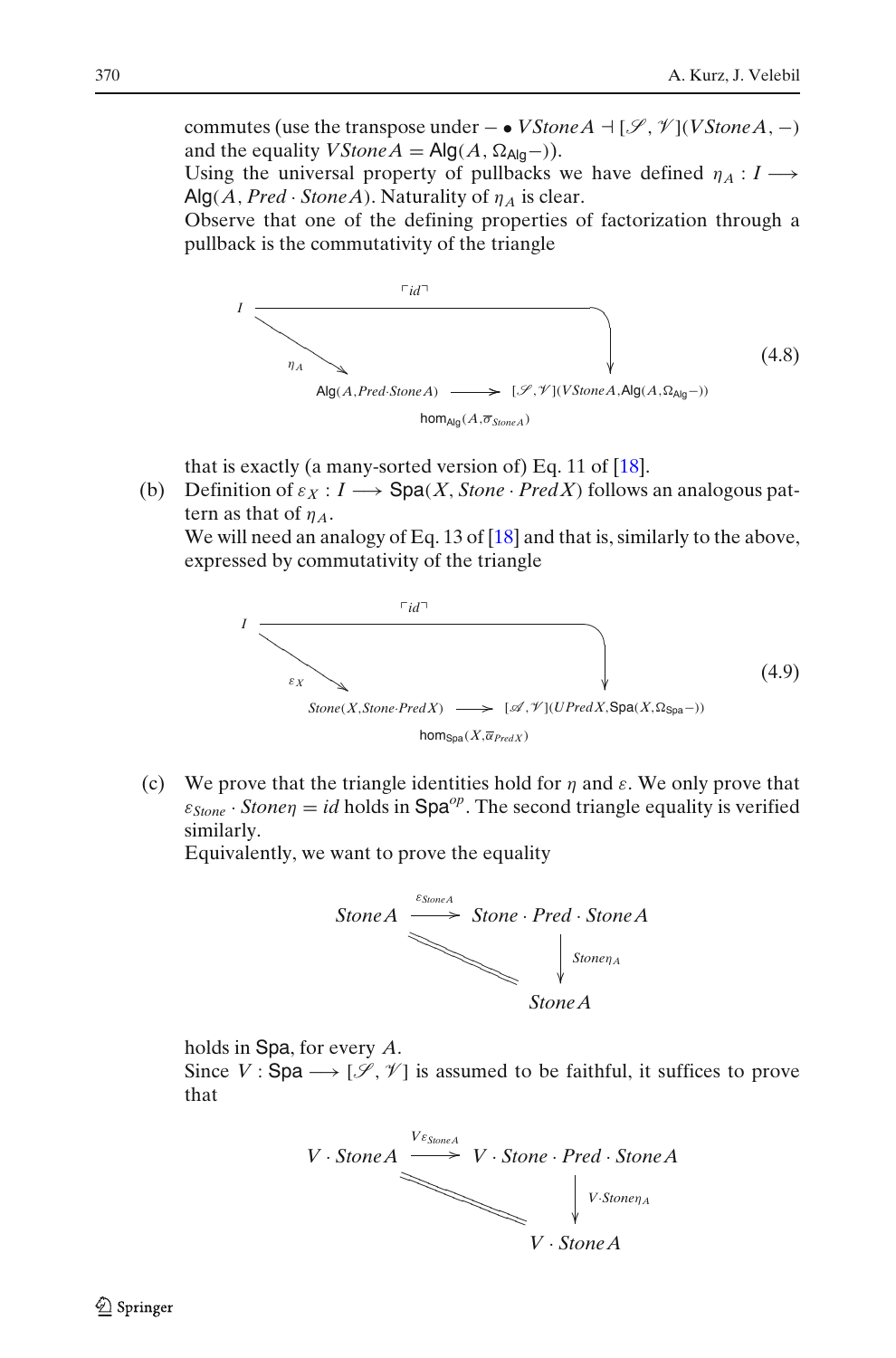holds, or, equivalently that



holds. But the last triangle is just the transpose of Eq. [4.8](#page-21-0) above.

 $\Box$ 

*Remark 4.17* Theorem 4.16 collapses to Theorem 1.7 of [\[18\]](#page-28-0) in case when  $\mathcal{V} =$  Set and  $\mathscr{S} = \mathscr{A} = \mathscr{I}$ .

**Definition 4.18** Any adjunction *Stone*  $\dash$  *Pred* : Spa<sup>op</sup>  $\longrightarrow$  Alg induced by a schizophrenic module is called a *logical connection*.

The following result is a generalization of Lemma 2.3 of [\[18\]](#page-28-0). We state it for the category Spa, the obvious reformulation to the case of the category Alg is left to the reader.

**Lemma 4.19** *Suppose X is an object in* Spa*. Then the following are equivalent:*

- 1. *The source id* :  $\text{Spa}(X, \Omega_{\text{Spa}}-) \longrightarrow \text{Spa}(X, \Omega_{\text{Spa}}-)$  *is a monosource.*
- 2. *The action*

$$
\widetilde{\Omega^{\mathit{op}}_{\mathsf{Spa}_{X,X'}}}: \mathsf{Spa}^\mathit{op}(X,X') \longrightarrow [\mathscr{A},\mathscr{V}] \Big( \widetilde{\Omega^{\mathit{op}}_{\mathsf{Spa}}}(X),\widetilde{\Omega^{\mathit{op}}_{\mathsf{Spa}}}(X') \Big)
$$

 $of$   $\widetilde{\Omega^{op}_{\mathsf{Spa}}}$  :  $\mathsf{Spa}^{op} \longrightarrow$   $[\mathscr{A},\mathscr{V}]$  *is a monomorphism in*  $\mathscr{V}_o$ *, for every*  $X'$  *in*  $\mathsf{Spa}.$ 3. *The action*

 $Pred_{X,X'} : \mathsf{Spa}^{op}(X,X') \longrightarrow \mathsf{Alg}(PredX, PredX')$ 

*of Pred* : Spa<sup> $op \rightarrow$ </sup> Alg *is a monomorphism in*  $\mathcal{V}_o$  *for every X' in* Spa. 4. *The morphism*

$$
\text{Spa}(X',\varepsilon_X) : \text{Spa}(X',X) \longrightarrow \text{Spa}(X',\text{Stone}^{op}\text{Pred}^{op}X)
$$

*is a monomorphism in*  $\mathcal{V}_o$ *, for every X' in* Spa.

*Proof* Suppose that  $X'$  in Spa is arbitrary. Then the morphism

 $\mathsf{hom}_{\mathsf{Spa}}(X',\mathit{id}): \mathsf{Spa}(X',X) \longrightarrow [\mathscr{A},\mathscr{V}](\mathsf{Spa}(X,\Omega_{\mathsf{Spa}}-),\mathsf{Spa}(X',\Omega_{\mathsf{Spa}}-))$ 

is, by Yoneda Lemma, simply the action

$$
\widetilde{\Omega^{\mathop{\rm op}\nolimits}_{\mathop{\rm Spa}\nolimits_{X,X'}}}: \mathop{\rm Spa}\nolimits^{\mathop{\rm op}\nolimits}(X,X') \longrightarrow [\mathscr{A},\mathscr{V}] \Big( \widetilde{\Omega^{\mathop{\rm op}\nolimits}_{\mathop{\rm Spa}\nolimits}(X)}, \widetilde{\Omega^{\mathop{\rm op}\nolimits}_{\mathop{\rm Spa}\nolimits}(X') \Big)
$$

of  $\widetilde{\Omega^{op}_{\text{Spa}}}$ : Spa<sup>op</sup>  $\longrightarrow$  [ $\mathscr A$ ,  $\mathscr V$ ]. This proves the equivalence of 1 and 2.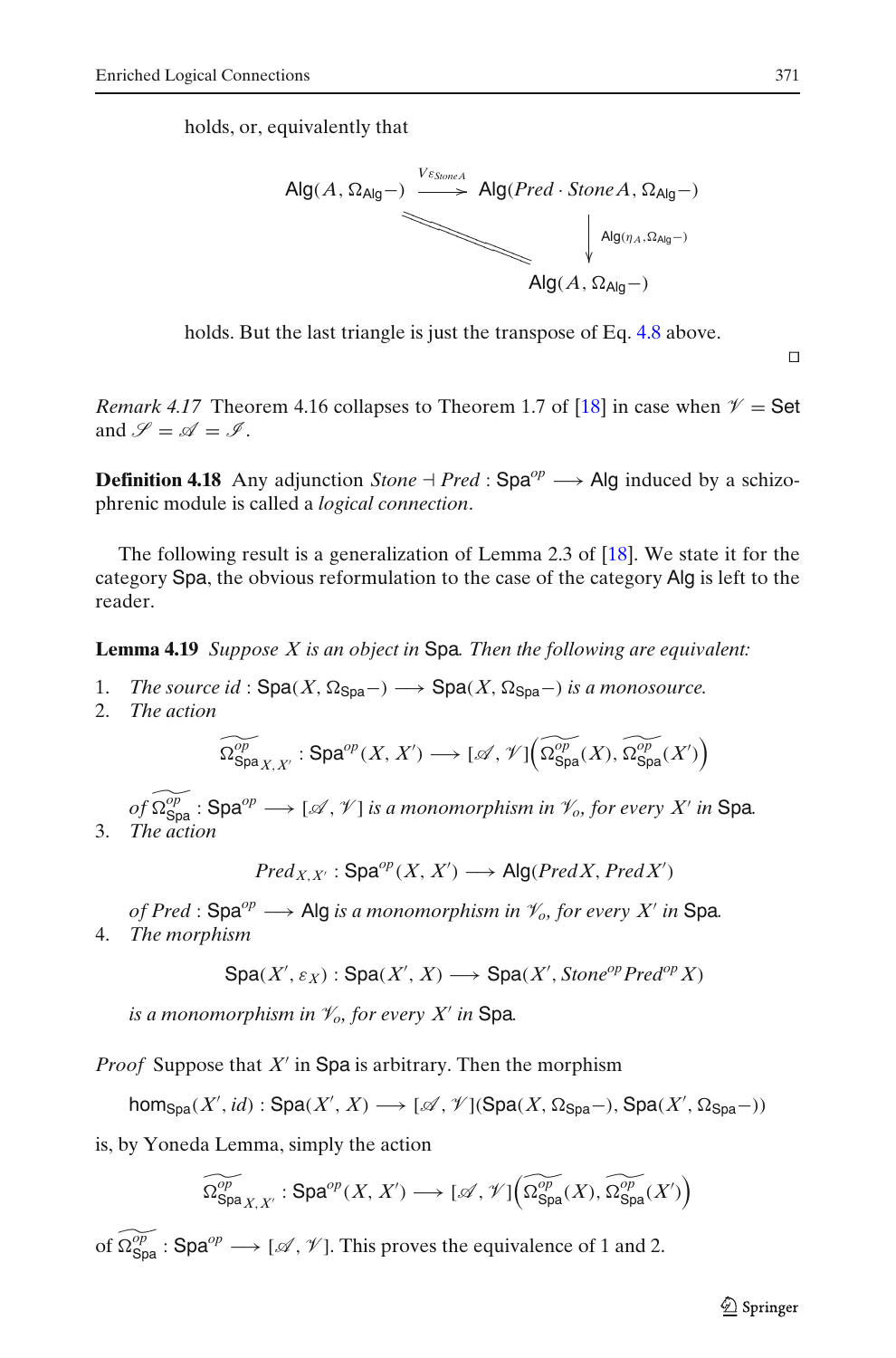<span id="page-23-0"></span>Since *U* · *Pred*  $\cong$   $\widehat{\Omega_{\text{Spa}}^{op}}$  holds by the isomorphism on the left of Eq. [4.1,](#page-13-0) conditions 2 and 3 are equivalent by the properties of monomorphisms in  $\mathcal{V}_o$  and the fact that *U* is assumed to be faithful.

Finally, to prove the equivalence of 3 and 4, observe that the action

 $Pred_{X,X'} : \mathsf{Spa}^{op}(X, X') \longrightarrow \mathsf{Alg}(PredX, PredX')$ 

is, in the presence of the adjunction *Stone*  $\exists$  *Pred*, to within an isomorphism exactly the

 $\textsf{Spa}^{op}(\varepsilon_X, X') : \textsf{Spa}^{op}(X, X') \longrightarrow \textsf{Spa}^{op}(\textit{Stone} \cdot \textit{PredX}, X')$ 

or, changing the variance, exactly

```
\textsf{Spa}(X', \varepsilon_X) : \textsf{Spa}(X', X) \longrightarrow \textsf{Spa}(X', \textit{Stone}^{op} \cdot \textit{Pred}^{op} X)
```
 $\Box$ 

# **5 Examples of Logical Connections**

In this section we gather various interesting examples of logical connections.

Probably the best-known example is the logical connection of the category Set with itself, mediated by the two-element set 2 as a schizophrenic object. More precisely, we put  $\mathcal{V} =$  Set (i.e., we deal with ordinary categories), we further put  $Spa = Set$  and  $Alg = Set$ , considered as concrete over Set via the identity functor, and we consider the functors

 $Pred : Set^{op} \longrightarrow Set$ ,  $X \mapsto [X, 2]$ , *Stone* : Set  $\longrightarrow Set^{op}$ ,  $X \mapsto [X, 2]$ 

Then it is straightforward to verify that  $Stone \dashv Pred$  holds and that the adjunction is a logical connection given by 2 as the schizophrenic object.

As we show now, the above "prototypical" logical connection is an instance of a more general situation.

*Example 5.1* Fix an arbitrary base category  $\mathcal V$ . Recall that, for objects *X*, *Y* of  $\mathcal V$ , we denote by [*X*, *Y*] the internal hom.

Put Spa =  $\mathcal{V}$ , Alg =  $\mathcal{V}$ , with  $V = Id$  and  $U = Id$ , and choose  $\Omega$  to be *any* object of  $\mathcal V$ .

Then the isomorphism

$$
\mathscr{V}(X,[Y,\Omega]) \cong \mathscr{V}^{op}([X,\Omega],Y)
$$

holds, naturally in  $X$  and  $Y$ , since  $Y$  symmetric monoidal closed. Hence we may put  $Stone = [-, \Omega]$  and  $Pred = [-, \Omega]$  and we obtain an adjunction

$$
[-,\Omega]\dashv [-,\Omega]:\mathscr V^{op}\longrightarrow\mathscr V
$$

Observe that  $\alpha_A$  from Notation 4.8 has the form

$$
\alpha_A : A \longrightarrow [[A, \Omega], \Omega]
$$

having itself as its *Id*-initial *Id*-lift. Similarly for  $\sigma_X$ .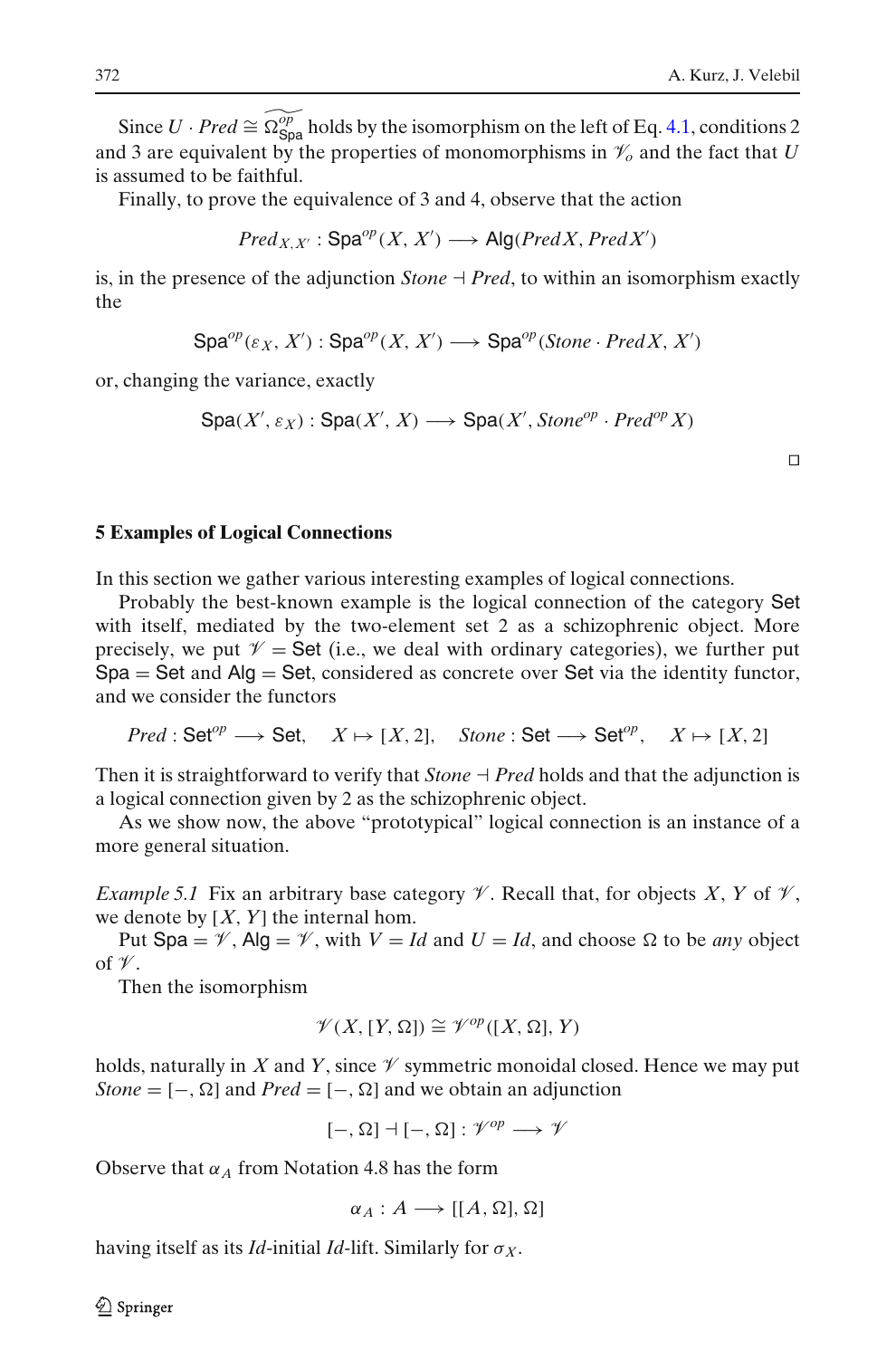Hence the above adjunction is a logical connection. Its special instance is the above logical connection, if we put  $\mathcal{V} =$  Set and  $\Omega = 2$ .

Another instance of the above is studied in [\[11\]](#page-28-0). There:  $V = Pos$ , Spa = Pos and  $Alg = DL$  (the category of bounded distributive lattices and homomorphisms),  $V =$ *Id* and *U* : DL  $\longrightarrow$  Pos is the obvious forgetful functor. The schizophrenic object is carried by the poset  $2$  — the two-element chain.

The resulting logical connection works as follows: *PredX* is the distributive lattice of uppersets of the poset *X*, and *StoneA* is the poset of prime filters of the distributive lattice *A*. The underlying *ordinary* adjunction of *Stone* - *Pred* serves as a basis for *Priestley duality*, see [\[19\]](#page-28-0).

Example 5.1 is an instance of a yet more general situation, as the next example shows.

*Example 5.2* Let  $\mathcal V$  be an arbitrary base category and choose any functor  $\Omega$ :  $\mathcal S \otimes$  $\mathscr{A} \longrightarrow \mathscr{V}$ , where  $\mathscr{S}$  and  $\mathscr{A}$  are arbitrary small categories.

Put Spa =  $[\mathscr{S}, \mathscr{V}]$  and Alg =  $[\mathscr{A}, \mathscr{V}]$ , considered as concrete categories over  $[\mathscr{S}, \mathscr{V}]$  and  $[\mathscr{A}, \mathscr{V}]$ , respectively, via the identity functor. Recall the notation for weighted limits from Definition 2.6 and define

$$
Pred : [\mathcal{S}, \mathcal{V}]^{op} \longrightarrow [\mathcal{A}, \mathcal{V}], \quad X \mapsto (a \mapsto \{X, \Omega(-, a)\})
$$

and

$$
Stone : [\mathscr{A}, \mathscr{V}] \longrightarrow [\mathscr{S}, \mathscr{V}]^{op}, \quad A \mapsto (s \mapsto \{A, \Omega(s, -)\})
$$

Then the isomorphisms

$$
[\mathscr{A}, \mathscr{V}](A, PredX) \cong \int_a [Aa, \{X, \Omega(-, a)\}]
$$

$$
\cong \int_a [Aa, \int_s [Xs, \Omega(s, a)]]
$$

$$
\cong \int_s [Xs, \int_a [Aa, \Omega(s, a)]]
$$

$$
\cong \int_s [Xs, \{A, \Omega(s, -)\}]
$$

$$
\cong [\mathscr{S}, \mathscr{V}]^{op}(\text{Stone } A, X)
$$

hold due to the fact how limits are computed and due to monoidal closedness of  $\mathcal V$ .

Hence we have established the adjunction  $Stone \dashv Pred$ . This adjunction is necessarily a logical connection induced by  $\Omega$  as a schizophrenic module.

Moreover, by Proposition 4.3, *every* adjunction  $Stone + Pred : [\mathcal{S}, \mathcal{V}]^{op} \longrightarrow$ [ $\mathscr{A}, \mathscr{V}$ ] induces a module  $\Omega : \mathscr{S} \otimes \mathscr{A} \longrightarrow \mathscr{V}$ . The reason for that terminology is, among other facts, given by various instances of the result on logical connections:

- 1. For  $\mathcal{S} = \mathcal{A} = \mathcal{I}$ , where  $\mathcal{I}$  is the unit category, the functor  $\Omega : \mathcal{S} \otimes \mathcal{A} \longrightarrow \mathcal{V}$ amounts to a choice of an object  $\Omega(*, *)$  in  $\mathscr V$ . The logical connection obtained in this way is exactly the logical connection of Example 5.1 above.
- 2. Let  $\mathcal{V} = Ab$ , the category of Abelian groups and their homomorphisms. It is well-known that, in this case, a unitary ring *S* can be identified with a one-object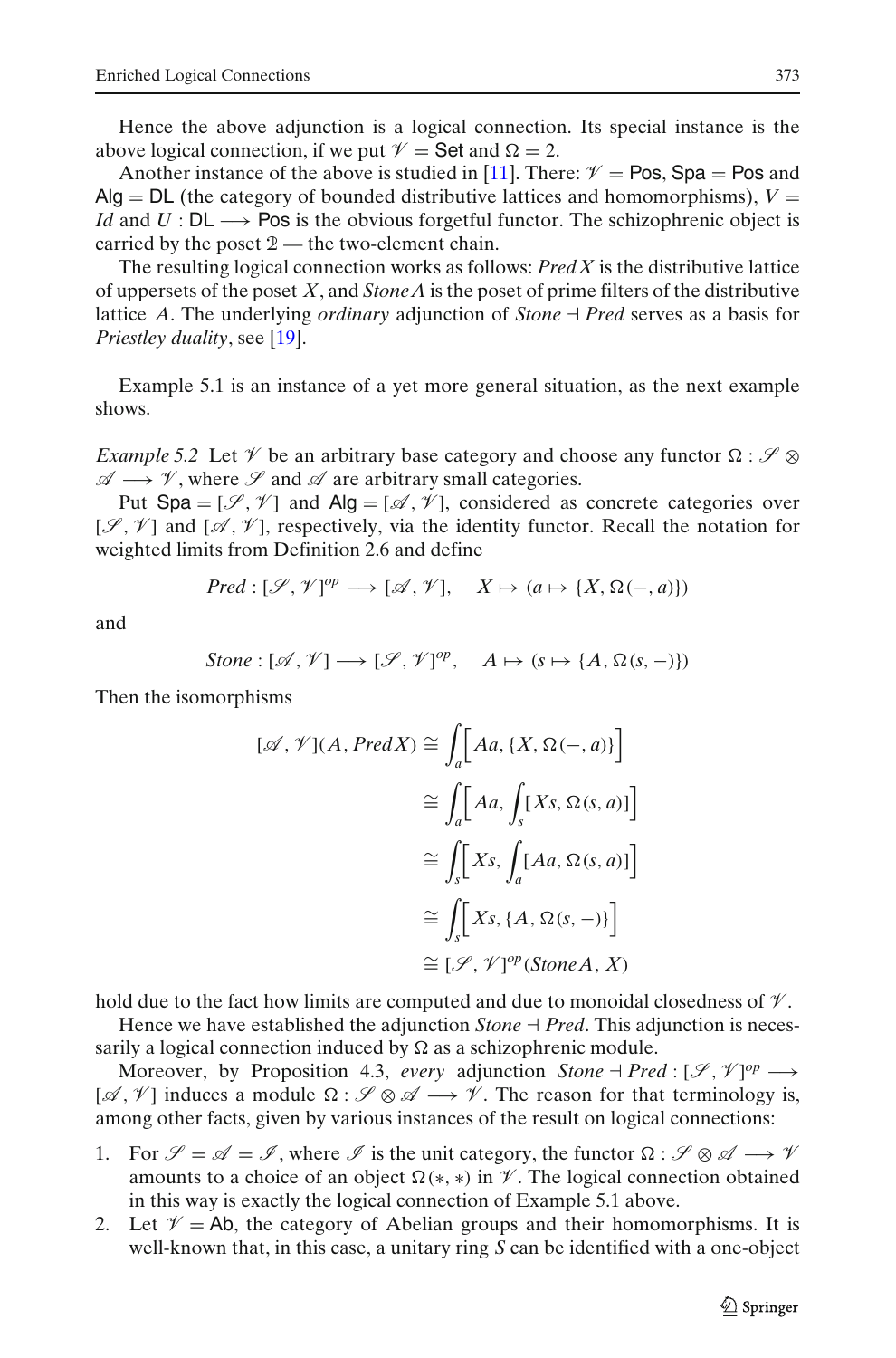category  $\mathscr{S}$ . Then  $[\mathscr{S}^{op}, \mathscr{V}]$  is exactly the category *S*-Mod of left *S*-modules. Similarly, for a unitary ring *A* the category Mod-*A* of right *A*-modules is exactly the category  $[\mathcal{A}, \mathcal{V}]$ , where  $\mathcal A$  is the category on one object induced by A.

A functor  $\Omega$ :  $\mathcal{S}^{op} \otimes \mathcal{A} \longrightarrow$  Ab is exactly a left-*S*, right-*A* module and the induced logical connection  $Stone \dashv Pred$  is the well-known example of an adjunction, where  $\Omega$  is the dualization bimodule, see Chapter 5 of [\[6\]](#page-28-0) or Exercise 12 in Chapter 10 of [\[12\]](#page-28-0).

3. Suppose  $\mathcal{V} = 2$  (the two-element chain). Categories in this case are exactly the preorders, functors are exactly the monotone maps. Suppose that *S* and *A* are small sets, considered as discrete  $\nmathcal{V}$ -categories. Then  $[\mathcal{S}, \mathcal{V}]$  and  $[\mathcal{A}, \mathcal{V}]$  are just the powersets of *S* and *A*, respectively, ordered by inclusion. Then adjunctions

$$
Stone \dashv Pred : [\mathcal{S}, \mathcal{V}]^{op} \longrightarrow [\mathcal{A}, \mathcal{V}]
$$

are in one-to-one correspondence with modules

$$
\Omega: \mathscr{S} \otimes \mathscr{A} \longrightarrow \mathscr{V}
$$

which, in turn, are nothing else than subsets of  $S \times A$ , i.e., binary relations. Of course, one may pass to non-discrete preorders  $\mathscr S$  and  $\mathscr A$ . Then functors  $\Omega$ :  $\mathscr{S} \otimes \mathscr{A} \longrightarrow \mathscr{V}$  are exactly *monotone* relations  $\Omega : \mathscr{S}^{op} \longrightarrow$  $\mathscr A$  from  $\mathscr S^{op}$ to  $\mathscr A$  an they are in one-to-one correspondence with adjunctions

$$
Stone + Pred : [\mathcal{S}, \mathcal{V}]^{op} \longrightarrow [\mathcal{A}, \mathcal{V}]
$$

where  $[\mathscr{S}, \mathscr{V}]$  is the poset of uppersets on  $\mathscr{S}$  ordered by inclusion and  $[\mathscr{A}, \mathscr{V}]$  is the poset of uppersets on  $\mathscr A$  ordered by inclusion. See [\[7](#page-28-0)] for more details.

4. Suppose  $\mathcal{V} =$  Set, i.e., suppose we work within the ordinary category theory. Then the functors  $\Omega : \mathscr{S} \times \mathscr{A} \longrightarrow$  Set are in one-to-one correspondence with adjunctions  $Stone \dashv Pred : [\mathcal{S}, \mathsf{Set}]^{op} \longrightarrow [\mathcal{A}, \mathsf{Set}]$ . See the paper [\[9](#page-28-0)].

In fact, the above examples give a full description of logical connections between presheaf categories. To summarize:

**Proposition 5.3** *Consider*  $[\mathcal{S}, \mathcal{V}]$  *and*  $[\mathcal{A}, \mathcal{V}]$  *to be concrete over themselves via the identity functor. Then every adjunction Stone*  $\exists$  *Pred* : [ $\mathscr{S}, \mathscr{V}]^{op} \longrightarrow [\mathscr{A}, \mathscr{V}]$  *is a logical connection.*

*Proof* Suppose that an adjunction *Stone*  $\dash$  *Pred* : [ $\mathscr{S}, \mathscr{V}$ ]<sup>op</sup>  $\longrightarrow$  [ $\mathscr{A}, \mathscr{V}$ ] is given. In the notation of Assumption 4.1, both the functors  $S_0 : \mathcal{S}^{op} \longrightarrow [\mathcal{S}, \mathcal{V}]$  and  $A_0$ :  $\mathscr{A}^{op} \longrightarrow [\mathscr{A}, \mathscr{V}]$  are Yoneda embeddings.

Form the module  $\Omega : \mathscr{S} \otimes \mathscr{A} \longrightarrow \mathscr{V}$  as in the proof of Proposition 4.3. Thus, we have

$$
\Omega(s, -) = Pred \cdot S_0^{op}(s) = Pred(\mathcal{S}(s, -))
$$
  

$$
\Omega(-, a) = Stone^{op} A_0^{op}(a) = Stone^{op}(\mathcal{A}(-, a))
$$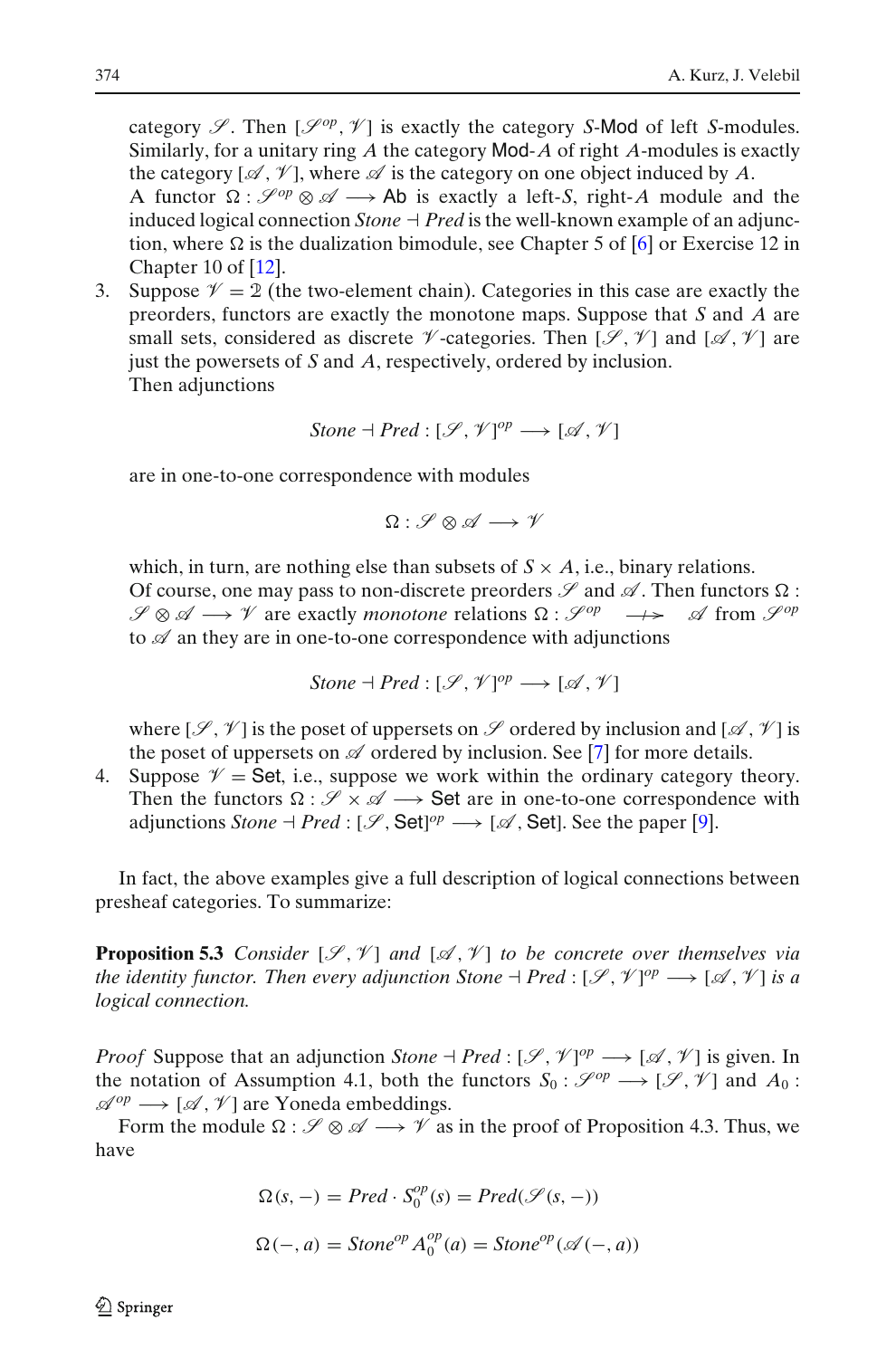We want to prove that  $Stone^{op}(A)(s) \cong \{A, \Omega(s, -)\}$  and  $Pred(X)(a) \cong \{X, \}$  $\Omega(-,a)$ .

1. For the first isomorphism, consider

$$
Stone^{op}(A)(s) \cong [\mathcal{S}, \mathcal{V}](S_0s, Stone^{op}(A))
$$
  
=  $[\mathcal{S}, \mathcal{V}]^{op}(Stone(A), S_0^{op}(s))$   
 $\cong [\mathcal{A}, \mathcal{V}](A, PredS_0^{op}(s))$   
=  $[\mathcal{A}, \mathcal{V}](A, \Omega(s, -))$   
 $\cong \{A, \Omega(s, -)\}\$ 

where we have used Yoneda Lemma, the adjunction  $Stone + Pred$  and the definition of  $\Omega$ .

2. For the second isomorphism, proceed analogously:

$$
Pred(X)(a) \cong [\mathcal{A}, \mathcal{V}](A_0(a), Pred(X))
$$
  
\n
$$
\cong [\mathcal{S}, \mathcal{V}]^{op}(\text{Stone } A_0(a), X)
$$
  
\n
$$
= [\mathcal{S}, \mathcal{V}](X, Stone^{op} A_0^{op}(a))
$$
  
\n
$$
= [\mathcal{S}, \mathcal{V}](X, \Omega(-, a))
$$
  
\n
$$
\cong \{X, \Omega(-, a)\}
$$

Hence, using Example 5.2 above, we proved that every adjunction *Stone*  $\exists$  *Pred*:  $[\mathscr{S}, \mathscr{V}]^{op} \longrightarrow [\mathscr{A}, \mathscr{V}]$  is a logical connection.

The next series of examples shows how to generate logical connections provided that  $\Omega$  is a "bimodel" in a certain sense (see also Remark 5.5). We start with an example of a logical connection between a *pro-completion* and *ind-cocompletion* of a small category mentioned in [\[15](#page-28-0)].

*Example 5.4* Suppose that  $\mathcal{V} =$  Set in this example. Fix a small category  $\mathcal{C}$  that is finitely complete and finitely cocomplete. Put

$$
\mathsf{Alg} = \mathsf{Ind}(\mathscr{C})
$$

to be the *free cocompletion* of  $\mathscr C$  under *filtered colimits*. More precisely, let the fully faithful dense

$$
A_0:\mathscr{C}\longrightarrow\mathsf{Ind}(\mathscr{C})
$$

exhibit  $Ind(\mathcal{C})$  as such a cocompletion. Since  $\mathcal C$  is assumed to be finitely cocomplete, by the general theory of locally finitely presentable categories [\[8](#page-28-0)] we know that  $Ind(\mathscr{C})$  is complete and cocomplete and that it is a full reflective subcategory of  $[{\mathscr{C}}^{op},$  Set] via the full embedding

$$
U = \widetilde{A}_0 : \mathsf{Ind}(\mathscr{C}) \longrightarrow [\mathscr{C}^{op}, \mathsf{Set}]
$$

that preserves filtered colimits.

Suppose further that

$$
\text{Spa}=\text{Ind}(\mathscr{C}^{op})
$$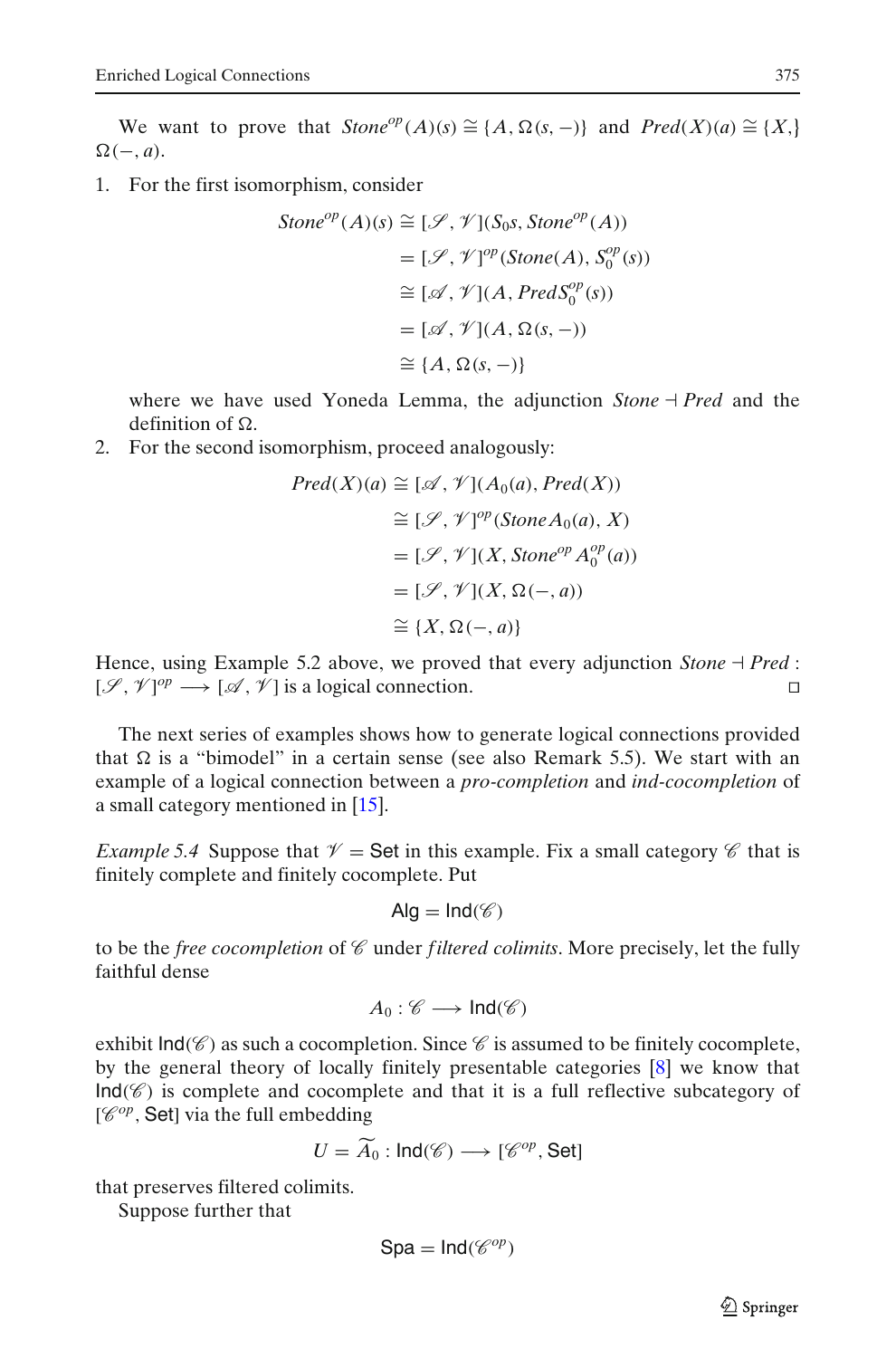or, more precisely, that

$$
S_0: \mathscr{C}^{op} \longrightarrow \text{Ind}(\mathscr{C}^{op})
$$

is a free completion of  $\mathscr C$  under filtered colimits. Since  $\mathscr C$  has finite limits, using the general theory again, we have a fully faithful reflection

$$
V = \tilde{S_0} : \mathsf{Ind}(\mathscr{C}^{op}) \longrightarrow [\mathscr{C}, \mathsf{Set}]
$$

that preserves filtered colimits.

Hence Assumptions 4.1 are satisfied. Moreover, as it is shown in Section 5 of [\[15](#page-28-0)], there is an adjunction

*Stone* 
$$
\dashv
$$
 *Pred* :  $\text{Spa}^{op} \longrightarrow \text{Alg}$ 

given by left and right Kan extensions:



We show now that the above adjunction  $Stone \dashv Pred$  is a logical connection, induced by the module

$$
\Omega: \mathscr{C}^{op} \times \mathscr{C} \longrightarrow \textbf{Set}, \quad (s, a) \mapsto \mathscr{C}(s, a)
$$

i.e., the logical connection is induced by the hom-functor of  $\mathscr C$ . Clearly, the homfunctor  $\Omega$  is the weakly schizophrenic object determined by the adjunction *Stone*  $\neg$ *Pred*, see Proposition 4.3 above. Moreover, since both *U* and *V* are monadic functors (they both are full reflections), the module  $\Omega$  is a schizophrenic object by Remark 4.14.

The above can be applied to Example 5.1 of [\[15\]](#page-28-0) as follows:

- 1. Put  $\mathscr{C}$  = finite Boolean algebras. Then Alg = lnd( $\mathscr{C}$ ) is the category of all Boolean algebras and  $Spa = Ind(\mathcal{C}^{op})$  is the category of sets, since  $\mathcal{C}^{op}$  is equivalent to the category of finite sets.
- 2. Put  $\mathscr{C}$  = finite distributive lattices. Then Alg = lnd( $\mathscr{C}$ ) is the category of all distributive lattices and  $Spa = Ind(\mathscr{C}^{op})$  is the category of posets, since  $\mathscr{C}^{op}$  is equivalent to the category of finite posets.

*Remark 5.5* One can generalize the above example by making the following observation: our assumptions made the hom-functor  $\Omega$  :  $\mathscr{C}^{op} \times \mathscr{C} \longrightarrow$  Set preserve finite limits in both arguments (in the first argument this, of course, means that finite colimits in  $\mathscr C$  are turned into limits). Hence we could replace the above hom-functor by a general module

$$
\Omega: \mathscr{S} \times \mathscr{A} \longrightarrow \mathsf{Set}
$$